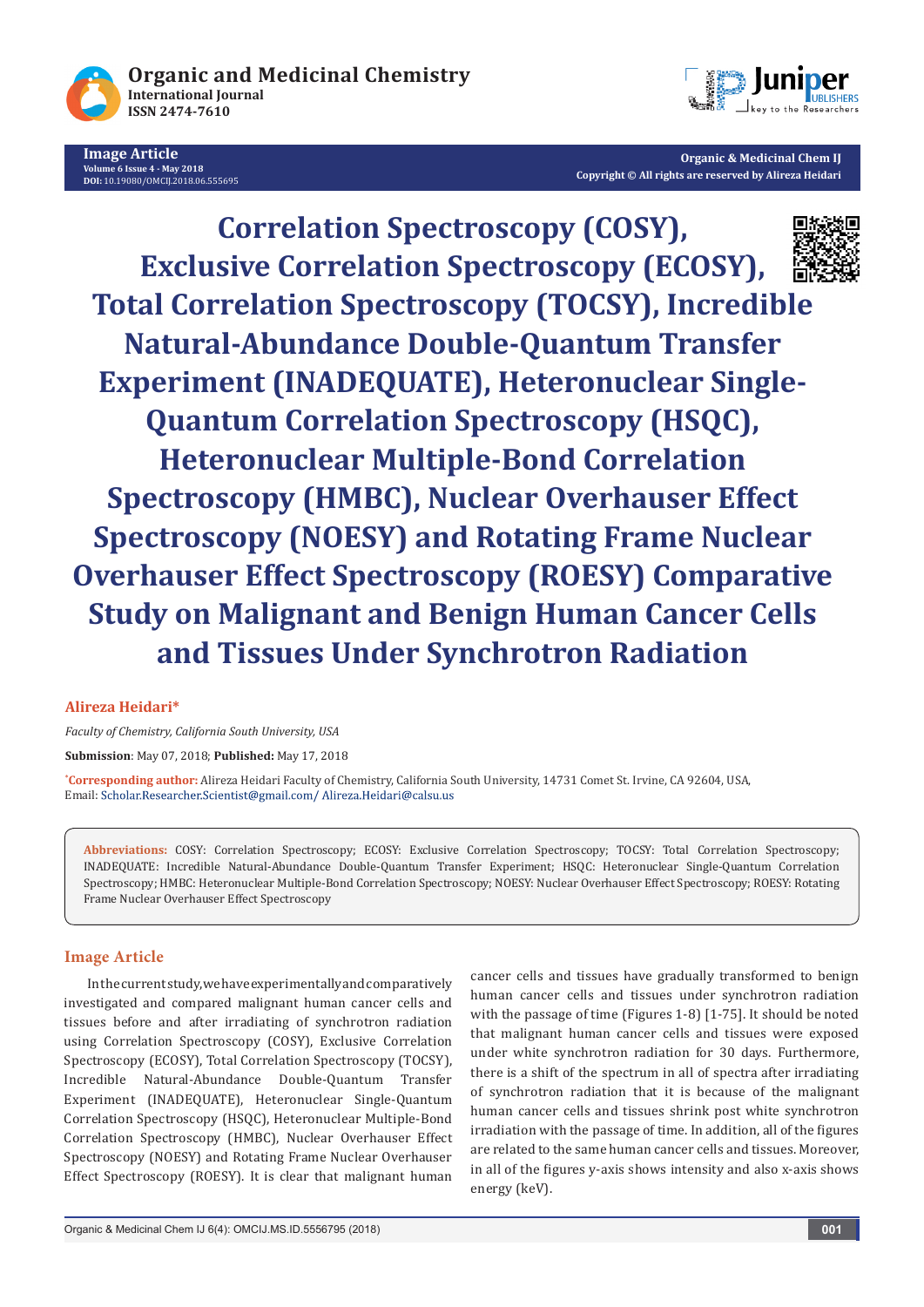It can be concluded that malignant human cancer cells and tissues have gradually transformed to benign human cancer cells and tissues under synchrotron radiation with the passage of time (Figures 1-8) [1-152]. It should be noted that malignant human cancer cells and tissues were exposed under white synchrotron radiation for 30 days. Furthermore, there is a shift of the spectrum in all of spectra after irradiating of synchrotron

**002**

radiation that it is because of the malignant human cancer cells and tissues shrink post white synchrotron irradiation with the passage of time. In addition, all of the figures are related to the same human cancer cells and tissues. Moreover, in all of the figures y-axis shows intensity and also x-axis shows energy (keV).









**Figure 3:** Total Correlation Spectroscopy (TOCSY) analysis of malignant human cancer cells and tissues (a) before and (b) after irradiating of synchrotron radiation in transformation process to benign human cancer cells and tissues with the passage of time [1-152].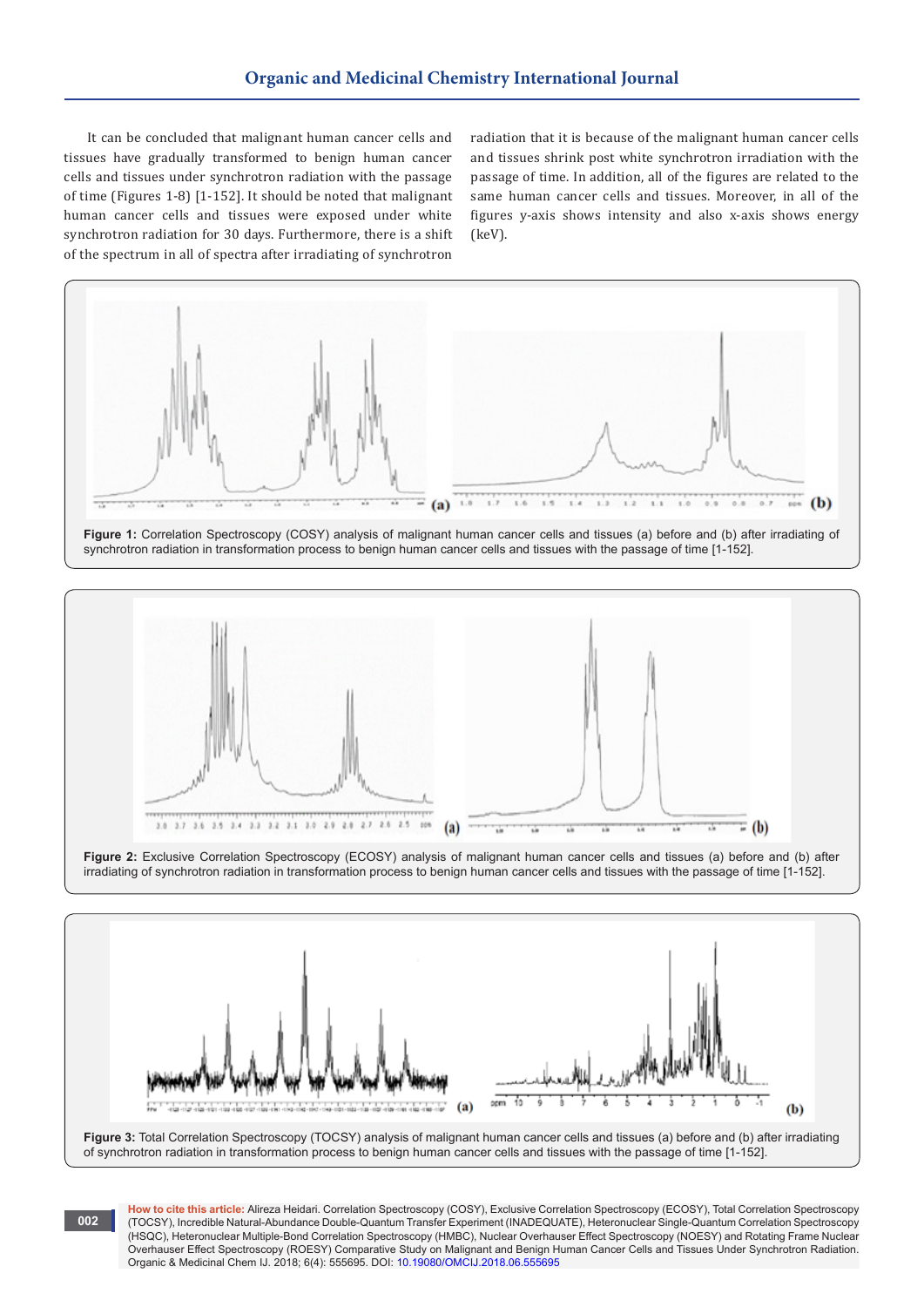







**Figure 7:** Nuclear Overhauser Effect Spectroscopy (NOESY) analysis of malignant human cancer cells and tissues (a) before and (b) after irradiating of synchrotron radiation in transformation process to benign human cancer cells and tissues with the passage of time [1-152].

**003**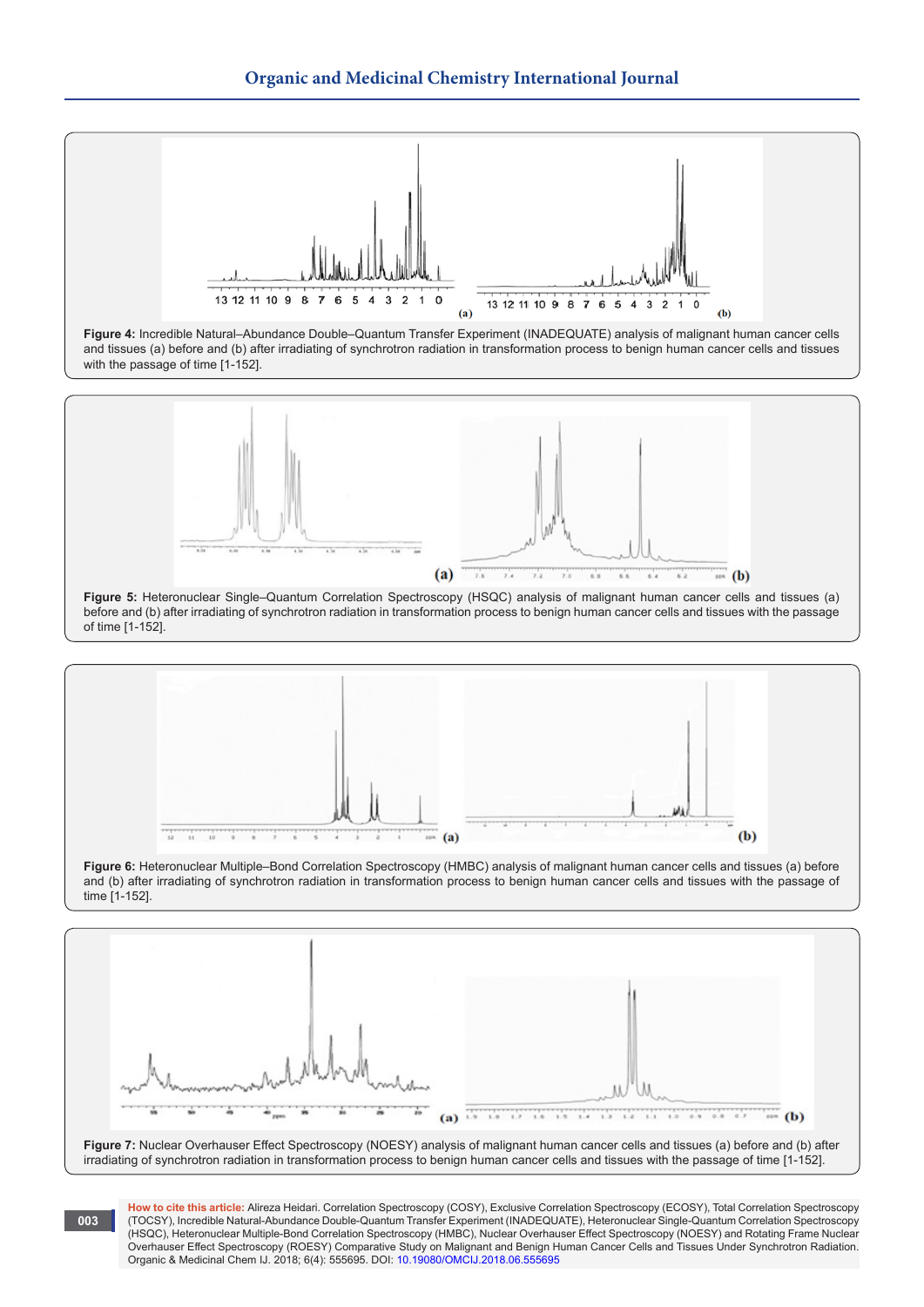

before and (b) after irradiating of synchrotron radiation in transformation process to benign human cancer cells and tissues with the passage of time [1-152].

## **References**

- 1. [Alireza Heidari, Christopher Brown \(2015\) Study of Composition and](https://medcraveonline.com/JNMR/JNMR-02-00042.pdf)  [Morphology of Cadmium Oxide \(CdO\) Nanoparticles for Eliminating](https://medcraveonline.com/JNMR/JNMR-02-00042.pdf)  [Cancer Cells. Journal of Nanomedicine Research 2\(5\): 20.](https://medcraveonline.com/JNMR/JNMR-02-00042.pdf)
- 2. [Alireza Heidari, Christopher Brown \(2015\) Study of Surface](https://www.scipress.com/IJPPE.1.15)  [Morphological Phytochemical and Structural Characteristics of](https://www.scipress.com/IJPPE.1.15)  Rhodium (III) Oxide  $(Rh_2O_3)$  Nanoparticles, International Journal of [Pharmacology. Phytochemistry and Ethnomedicine 1: 15-19.](https://www.scipress.com/IJPPE.1.15)
- 3. [Alireza Heidari \(2016\) An Experimental Biospectroscopic Study on](https://www.omicsonline.org/open-access/an-experimental-biospectroscopic-study-on-seminal-plasma-in-determination-of-semen-quality-for-evaluation-of-male-infertility-0976-4860-1000e007.php?aid=70477)  [Seminal Plasma in Determination of Semen Quality for Evaluation of](https://www.omicsonline.org/open-access/an-experimental-biospectroscopic-study-on-seminal-plasma-in-determination-of-semen-quality-for-evaluation-of-male-infertility-0976-4860-1000e007.php?aid=70477)  [Male Infertility. Int J Adv Technol 7: e007.](https://www.omicsonline.org/open-access/an-experimental-biospectroscopic-study-on-seminal-plasma-in-determination-of-semen-quality-for-evaluation-of-male-infertility-0976-4860-1000e007.php?aid=70477)
- 4. [Alireza Heidari \(2016\) Extraction and Preconcentration of N Tolyl](https://www.omicsonline.org/open-access/extraction-and-preconcentration-of-ntolylsulfonylphosphoramidsaeuredichlorid-as-an-anticancer-drug-from-plants-a-pharmacognosystud-jpnp-1000e103.php?aid=70582)  [Sulfonyl Phosphoramid Saeure Dichlorid as an Anti Cancer Drug from](https://www.omicsonline.org/open-access/extraction-and-preconcentration-of-ntolylsulfonylphosphoramidsaeuredichlorid-as-an-anticancer-drug-from-plants-a-pharmacognosystud-jpnp-1000e103.php?aid=70582)  [Plants: A Pharmacognosy Study. J Pharmacogn Nat Prod 2: e103.](https://www.omicsonline.org/open-access/extraction-and-preconcentration-of-ntolylsulfonylphosphoramidsaeuredichlorid-as-an-anticancer-drug-from-plants-a-pharmacognosystud-jpnp-1000e103.php?aid=70582)
- 5. [Alireza Heidari \(2016\) A Thermodynamic Study on Hydration and](https://www.omicsonline.org/open-access/a-thermodynamic-study-on-hydration-and-dehydration-of-dna-and-rnaamphiphile-complexes-2155-9538-1000S3-006.php?aid=70643)  [Dehydration of DNA and RNA-Amphiphile Complexes. J Bioeng Biomed](https://www.omicsonline.org/open-access/a-thermodynamic-study-on-hydration-and-dehydration-of-dna-and-rnaamphiphile-complexes-2155-9538-1000S3-006.php?aid=70643)  [Sci S: 006.](https://www.omicsonline.org/open-access/a-thermodynamic-study-on-hydration-and-dehydration-of-dna-and-rnaamphiphile-complexes-2155-9538-1000S3-006.php?aid=70643)
- 6. [Alireza Heidari \(2016\) Computational Studies on Molecular Structures](https://www.omicsonline.org/open-access/computational-studies-on-molecular-structures-and-carbonyl-and-ketenegroups-effects-of-singlet-and-triplet-energies-of-azidoketene-2168-9679-1000e142.php?aid=70355)  [and Carbonyl and Ketene Groups' Effects of Singlet and Triplet Energies](https://www.omicsonline.org/open-access/computational-studies-on-molecular-structures-and-carbonyl-and-ketenegroups-effects-of-singlet-and-triplet-energies-of-azidoketene-2168-9679-1000e142.php?aid=70355)  [of Azidoketene O=C=CH-NNN and Isocyanatoketene O=C=CH-N=C=O. J](https://www.omicsonline.org/open-access/computational-studies-on-molecular-structures-and-carbonyl-and-ketenegroups-effects-of-singlet-and-triplet-energies-of-azidoketene-2168-9679-1000e142.php?aid=70355)  [Appl Computat Math 5: e142.](https://www.omicsonline.org/open-access/computational-studies-on-molecular-structures-and-carbonyl-and-ketenegroups-effects-of-singlet-and-triplet-energies-of-azidoketene-2168-9679-1000e142.php?aid=70355)
- 7. [Alireza Heidari \(2016\) Study of Irradiations to Enhance the Induces](https://www.omicsonline.org/open-access/study-of-irradiations-to-enhance-the-induces-the-dissociation-ofhydrogen-bonds-between-peptide-chains-and-transition-from-helixstr-2167-7956-1000e146.php?aid=70649)  [the Dissociation of Hydrogen Bonds between Peptide Chains and](https://www.omicsonline.org/open-access/study-of-irradiations-to-enhance-the-induces-the-dissociation-ofhydrogen-bonds-between-peptide-chains-and-transition-from-helixstr-2167-7956-1000e146.php?aid=70649)  [Transition from Helix Structure to Random Coil Structure Using ATR-](https://www.omicsonline.org/open-access/study-of-irradiations-to-enhance-the-induces-the-dissociation-ofhydrogen-bonds-between-peptide-chains-and-transition-from-helixstr-2167-7956-1000e146.php?aid=70649)[FTIR, Raman and 1HNMR Spectroscopies. J Biomol Res Ther 5: e146.](https://www.omicsonline.org/open-access/study-of-irradiations-to-enhance-the-induces-the-dissociation-ofhydrogen-bonds-between-peptide-chains-and-transition-from-helixstr-2167-7956-1000e146.php?aid=70649)
- 8. [Alireza Heidari \(2016\) Future Prospects of Point Fluorescence](https://www.researchgate.net/publication/302915102_Future_Prospects_of_Point_Fluorescence_Spectroscopy_Fluorescence_Imaging_and_Fluorescence_Endoscopy_in_Photodynamic_Therapy_PDT_for_Cancer_Cells)  [Spectroscopy, Fluorescence Imaging and Fluorescence Endoscopy in](https://www.researchgate.net/publication/302915102_Future_Prospects_of_Point_Fluorescence_Spectroscopy_Fluorescence_Imaging_and_Fluorescence_Endoscopy_in_Photodynamic_Therapy_PDT_for_Cancer_Cells)  Photodynamic Therapy (PDT) for Cancer Cells. J Bioanal Biomed 8: [e135.](https://www.researchgate.net/publication/302915102_Future_Prospects_of_Point_Fluorescence_Spectroscopy_Fluorescence_Imaging_and_Fluorescence_Endoscopy_in_Photodynamic_Therapy_PDT_for_Cancer_Cells)
- 9. [Alireza Heidari \(2016\) A Bio-Spectroscopic Study of DNA Density and](https://www.omicsonline.org/open-access/a-biospectroscopic-study-of-dna-density-and-color-role-as-determining-factor-for-absorbed-irradiation-in-cancer-cells-acp-1000e102.php?aid=71045)  [Color Role as Determining Factor for Absorbed Irradiation in Cancer](https://www.omicsonline.org/open-access/a-biospectroscopic-study-of-dna-density-and-color-role-as-determining-factor-for-absorbed-irradiation-in-cancer-cells-acp-1000e102.php?aid=71045)  [Cells. Adv Cancer Prev 1: e102.](https://www.omicsonline.org/open-access/a-biospectroscopic-study-of-dna-density-and-color-role-as-determining-factor-for-absorbed-irradiation-in-cancer-cells-acp-1000e102.php?aid=71045)
- 10. [Alireza Heidari \(2016\) Manufacturing Process of Solar Cells Using](https://www.omicsonline.org/open-access/manufacturing-process-of-solar-cells-using-cadmium-oxide-cdo-and-rhodium-iii-oxide-rh2o3-nanoparticles-2155-952X-1000e125.php?aid=71790)  Cadmium Oxide (CdO) and Rhodium (III) Oxide (Rh<sub>2</sub>O<sub>3</sub>) Nanoparticles.<br>-[J Biotechnol Biomater 6: e125.](https://www.omicsonline.org/open-access/manufacturing-process-of-solar-cells-using-cadmium-oxide-cdo-and-rhodium-iii-oxide-rh2o3-nanoparticles-2155-952X-1000e125.php?aid=71790)
- 11. [Alireza Heidari \(2016\) A Novel Experimental and Computational](https://www.omicsonline.org/open-access/a-novel-experimental-and-computational-approach-to-photobiosimulation-of-telomeric-dnarna-a-biospectroscopic-and-photobiological-s-jrd-1000144.php?aid=71949)  [Approach to Photobiosimulation of Telomeric DNA/RNA: A](https://www.omicsonline.org/open-access/a-novel-experimental-and-computational-approach-to-photobiosimulation-of-telomeric-dnarna-a-biospectroscopic-and-photobiological-s-jrd-1000144.php?aid=71949)  [Biospectroscopic and Photobiological Study. J Res Development 4: 144.](https://www.omicsonline.org/open-access/a-novel-experimental-and-computational-approach-to-photobiosimulation-of-telomeric-dnarna-a-biospectroscopic-and-photobiological-s-jrd-1000144.php?aid=71949)
- 12. [Alireza Heidari \(2016\) Biochemical and Pharmacodynamical Study of](https://www.omicsonline.org/open-access/biochemical-and-pharmacodynamical-study-of-microporous-molecularlyimprinted-polymer-selective-for-vancomycin-teicoplanin-oritavanc-2168-9652-1000e146.php?aid=70970)  [Microporous Molecularly Imprinted Polymer Selective for Vancomycin,](https://www.omicsonline.org/open-access/biochemical-and-pharmacodynamical-study-of-microporous-molecularlyimprinted-polymer-selective-for-vancomycin-teicoplanin-oritavanc-2168-9652-1000e146.php?aid=70970)  [Teicoplanin, Oritavancin. Telavancin and Dalbavancin Binding,](https://www.omicsonline.org/open-access/biochemical-and-pharmacodynamical-study-of-microporous-molecularlyimprinted-polymer-selective-for-vancomycin-teicoplanin-oritavanc-2168-9652-1000e146.php?aid=70970)  [Biochem Physiol 5: e146.](https://www.omicsonline.org/open-access/biochemical-and-pharmacodynamical-study-of-microporous-molecularlyimprinted-polymer-selective-for-vancomycin-teicoplanin-oritavanc-2168-9652-1000e146.php?aid=70970)
- 13. [Alireza Heidari \(2016\) Anti Cancer Effect of UV Irradiation at Presence](http://www.acanceresearch.com/cancer-research/anticancer-effect-of-uv-irradiation-at-presence-of-cadmium-oxide-cdo-nanoparticles-on-dna-of-cancer-cells-a-photodynamic-therapy-s.php?aid=8876)

[of Cadmium Oxide \(CdO\) Nanoparticles on DNA of Cancer Cells: A](http://www.acanceresearch.com/cancer-research/anticancer-effect-of-uv-irradiation-at-presence-of-cadmium-oxide-cdo-nanoparticles-on-dna-of-cancer-cells-a-photodynamic-therapy-s.php?aid=8876)  [Photodynamic Therapy Study. Arch Cancer Research 4: 1.](http://www.acanceresearch.com/cancer-research/anticancer-effect-of-uv-irradiation-at-presence-of-cadmium-oxide-cdo-nanoparticles-on-dna-of-cancer-cells-a-photodynamic-therapy-s.php?aid=8876)

- 14. [Alireza Heidari \(2016\) Biospectroscopic Study on Multi-Component](http://www.acanceresearch.com/cancer-research/biospectroscopic-study-on-multicomponent-reactions-mcrs-in-two-atype-and-btype-conformations-of-nucleic-acids-to-determine-ligand.php?aid=9093)  [Reactions \(MCRs\) in Two A-Type and B-Type Conformations of Nucleic](http://www.acanceresearch.com/cancer-research/biospectroscopic-study-on-multicomponent-reactions-mcrs-in-two-atype-and-btype-conformations-of-nucleic-acids-to-determine-ligand.php?aid=9093)  [Acids to Determine Ligand Binding Modes, Binding Constant and](http://www.acanceresearch.com/cancer-research/biospectroscopic-study-on-multicomponent-reactions-mcrs-in-two-atype-and-btype-conformations-of-nucleic-acids-to-determine-ligand.php?aid=9093)  [Stability of Nucleic Acids in Cadmium Oxide \(CdO\) Nanoparticles-](http://www.acanceresearch.com/cancer-research/biospectroscopic-study-on-multicomponent-reactions-mcrs-in-two-atype-and-btype-conformations-of-nucleic-acids-to-determine-ligand.php?aid=9093)[Nucleic Acids Complexes as Anti-Cancer Drugs. Arch Cancer Research](http://www.acanceresearch.com/cancer-research/biospectroscopic-study-on-multicomponent-reactions-mcrs-in-two-atype-and-btype-conformations-of-nucleic-acids-to-determine-ligand.php?aid=9093)  [4: 2.](http://www.acanceresearch.com/cancer-research/biospectroscopic-study-on-multicomponent-reactions-mcrs-in-two-atype-and-btype-conformations-of-nucleic-acids-to-determine-ligand.php?aid=9093)
- 15. [Alireza Heidari \(2016\) Simulation of Temperature Distribution of](http://www.acanceresearch.com/cancer-research/simulation-of-temperature-distribution-of-dnarna-of-human-cancer-cells-using-timedependent-bioheat-equation-andnd-yag-lasers.php?aid=9116)  [DNA/RNA of Human Cancer Cells Using Time- Dependent Bio-Heat](http://www.acanceresearch.com/cancer-research/simulation-of-temperature-distribution-of-dnarna-of-human-cancer-cells-using-timedependent-bioheat-equation-andnd-yag-lasers.php?aid=9116)  [Equation and Nd: YAG Lasers. Arch Cancer Research 4: 2.](http://www.acanceresearch.com/cancer-research/simulation-of-temperature-distribution-of-dnarna-of-human-cancer-cells-using-timedependent-bioheat-equation-andnd-yag-lasers.php?aid=9116)
- 16. [Alireza Heidari \(2016\) Quantitative Structure-Activity Relationship](http://www.aclr.com.es/clinical-research/quantitative-structureactivity-relationship-qsar-approximation-for-cadmium-oxide-cdo-and-rhodium-iii-oxide-rh2o3-nanoparticles-as.php?aid=8882)  [\(QSAR\) Approximation for Cadmium Oxide \(CdO\) and Rhodium \(III\)](http://www.aclr.com.es/clinical-research/quantitative-structureactivity-relationship-qsar-approximation-for-cadmium-oxide-cdo-and-rhodium-iii-oxide-rh2o3-nanoparticles-as.php?aid=8882)  Oxide  $\left(Rh_2O_3\right)$  Nanoparticles as Anti-Cancer Drugs for the Catalytic [Formation of Proviral DNA from Viral RNA Using Multiple Linear and](http://www.aclr.com.es/clinical-research/quantitative-structureactivity-relationship-qsar-approximation-for-cadmium-oxide-cdo-and-rhodium-iii-oxide-rh2o3-nanoparticles-as.php?aid=8882)  [Non-Linear Correlation Approach. Ann Clin Lab Research 4: 1.](http://www.aclr.com.es/clinical-research/quantitative-structureactivity-relationship-qsar-approximation-for-cadmium-oxide-cdo-and-rhodium-iii-oxide-rh2o3-nanoparticles-as.php?aid=8882)
- 17. [Alireza Heidari \(2016\) Biomedical Study of Cancer Cells DNA Therapy](http://www.jbiomeds.com/biomedical-sciences/biomedical-study-of-cancer-cells-dna-therapy-using-laser-irradiations-at-presence-of-intelligent-nanoparticles.php?aid=9049)  [Using Laser Irradiations at Presence of Intelligent Nanoparticles. J](http://www.jbiomeds.com/biomedical-sciences/biomedical-study-of-cancer-cells-dna-therapy-using-laser-irradiations-at-presence-of-intelligent-nanoparticles.php?aid=9049)  [Biomedical Sci 5: 2.](http://www.jbiomeds.com/biomedical-sciences/biomedical-study-of-cancer-cells-dna-therapy-using-laser-irradiations-at-presence-of-intelligent-nanoparticles.php?aid=9049)
- 18. [Alireza Heidari \(2016\) Measurement the Amount of Vitamin D2](https://www.omicsonline.org/open-access/measurement-the-amount-of-vitamin-d2-ergocalciferol-vitamin-d3cholecalciferol-and-absorbable-calcium-ca2-iron-ii-fe2magnesium-mg2-2155-6180-1000292.php?aid=72126)  [\(Ergocalciferol\), Vitamin D3 \(Cholecalciferol\) and Absorbable Calcium](https://www.omicsonline.org/open-access/measurement-the-amount-of-vitamin-d2-ergocalciferol-vitamin-d3cholecalciferol-and-absorbable-calcium-ca2-iron-ii-fe2magnesium-mg2-2155-6180-1000292.php?aid=72126)  (Ca<sup>2+</sup>), Iron (II) (Fe<sup>2+</sup>), Magnesium (Mg<sup>2+</sup>), Phosphate (PO<sup>4-</sup>) and Zinc  $(Zn^{2+})$  in Apricot Using High-Performance Liquid Chromatography [\(HPLC\) and Spectroscopic Techniques. J Biom Biostat 7: 292.](https://www.omicsonline.org/open-access/measurement-the-amount-of-vitamin-d2-ergocalciferol-vitamin-d3cholecalciferol-and-absorbable-calcium-ca2-iron-ii-fe2magnesium-mg2-2155-6180-1000292.php?aid=72126)
- 19. Alireza Heidari (2016) Spectroscopy and Quantum Mechanics of the Helium Dimer (He<sup>2+</sup>), Neon Dimer (Ne<sup>2+</sup>), Argon Dimer (Ar<sup>2+</sup>), Krypton Dimer (Kr<sup>2+</sup>), Xenon Dimer (Xe<sup>2+</sup>), Radon Dimer(Rn<sup>2+</sup>) and Ununoctium Dimer (Uuo<sup>2+</sup>) Molecular Cations. Chem Sci J 7: e112.
- 20. [Alireza Heidari \(2016\) Human Toxicity Photodynamic Therapy](https://www.omicsonline.org/open-access/human-toxicity-photodynamic-therapy-studies-on-dnarna-complexesas-a-promising-new-sensitizer-for-the-treatment-of-malignant-tumors-2157-7609-1000e129.php?aid=73041)  [Studies on DNA/RNA Complexes as a Promising New Sensitizer for the](https://www.omicsonline.org/open-access/human-toxicity-photodynamic-therapy-studies-on-dnarna-complexesas-a-promising-new-sensitizer-for-the-treatment-of-malignant-tumors-2157-7609-1000e129.php?aid=73041)  [Treatment of Malignant Tumors Using Bio-Spectroscopic Techniques. J](https://www.omicsonline.org/open-access/human-toxicity-photodynamic-therapy-studies-on-dnarna-complexesas-a-promising-new-sensitizer-for-the-treatment-of-malignant-tumors-2157-7609-1000e129.php?aid=73041)  [Drug Metab Toxicol 7: e129.](https://www.omicsonline.org/open-access/human-toxicity-photodynamic-therapy-studies-on-dnarna-complexesas-a-promising-new-sensitizer-for-the-treatment-of-malignant-tumors-2157-7609-1000e129.php?aid=73041)
- 21. [Alireza Heidari \(2016\) Novel and Stable Modifications of Intelligent](https://www.omicsonline.org/open-access/novel-and-stable-modifications-of-intelligent-cadmium-oxide-cdonanoparticles-as-anticancer-drug-in-formation-of-nucleic-acidscompl-2167-0501-1000207.php?aid=73082)  [Cadmium Oxide \(CdO\) Nanoparticles as Anti-Cancer Drug in Formation](https://www.omicsonline.org/open-access/novel-and-stable-modifications-of-intelligent-cadmium-oxide-cdonanoparticles-as-anticancer-drug-in-formation-of-nucleic-acidscompl-2167-0501-1000207.php?aid=73082)  [of Nucleic Acids Complexes for Human Cancer Cells' Treatment.](https://www.omicsonline.org/open-access/novel-and-stable-modifications-of-intelligent-cadmium-oxide-cdonanoparticles-as-anticancer-drug-in-formation-of-nucleic-acidscompl-2167-0501-1000207.php?aid=73082)  [Biochem Pharmacol 5: 207.](https://www.omicsonline.org/open-access/novel-and-stable-modifications-of-intelligent-cadmium-oxide-cdonanoparticles-as-anticancer-drug-in-formation-of-nucleic-acidscompl-2167-0501-1000207.php?aid=73082)
- 22. [Alireza Heidari \(2016\) A Combined Computational and QM/MM](http://structural-crystallography.imedpub.com/a-combined-computational-and-qmmmmolecular-dynamics-study-on-boron-nitridenanotubes-bnnts-amorphous-boronnitride-nanotubes-abnnts.php?aid=9371)  [Molecular Dynamics Study on Boron Nitride Nanotubes \(BNNTs\),](http://structural-crystallography.imedpub.com/a-combined-computational-and-qmmmmolecular-dynamics-study-on-boron-nitridenanotubes-bnnts-amorphous-boronnitride-nanotubes-abnnts.php?aid=9371)  [Amorphous Boron Nitride Nanotubes \(a-BNNTs\) and Hexagonal Boron](http://structural-crystallography.imedpub.com/a-combined-computational-and-qmmmmolecular-dynamics-study-on-boron-nitridenanotubes-bnnts-amorphous-boronnitride-nanotubes-abnnts.php?aid=9371)  [Nitride Nanotubes \(h- BNNTs\) as Hydrogen Storage. Struct Chem](http://structural-crystallography.imedpub.com/a-combined-computational-and-qmmmmolecular-dynamics-study-on-boron-nitridenanotubes-bnnts-amorphous-boronnitride-nanotubes-abnnts.php?aid=9371)  [Crystallogr Commun 2: 1.](http://structural-crystallography.imedpub.com/a-combined-computational-and-qmmmmolecular-dynamics-study-on-boron-nitridenanotubes-bnnts-amorphous-boronnitride-nanotubes-abnnts.php?aid=9371)
- 23. [Alireza Heidari \(2016\) Pharmaceutical and Analytical Chemistry](https://www.omicsonline.org/open-access/pharmaceutical-and-analytical-chemistry-study-of-cadmium-oxide-cdonanoparticles-synthesis-methods-and-properties-as-anticancer-dru-2471-2698-1000113.php?aid=73658)  [Study of Cadmium Oxide \(CdO\) Nanoparticles Synthesis Methods and](https://www.omicsonline.org/open-access/pharmaceutical-and-analytical-chemistry-study-of-cadmium-oxide-cdonanoparticles-synthesis-methods-and-properties-as-anticancer-dru-2471-2698-1000113.php?aid=73658)  [Properties as Anti-Cancer Drug and its Effect on Human Cancer Cells.](https://www.omicsonline.org/open-access/pharmaceutical-and-analytical-chemistry-study-of-cadmium-oxide-cdonanoparticles-synthesis-methods-and-properties-as-anticancer-dru-2471-2698-1000113.php?aid=73658)  [Pharm Anal Chem Open Access 2: 113.](https://www.omicsonline.org/open-access/pharmaceutical-and-analytical-chemistry-study-of-cadmium-oxide-cdonanoparticles-synthesis-methods-and-properties-as-anticancer-dru-2471-2698-1000113.php?aid=73658)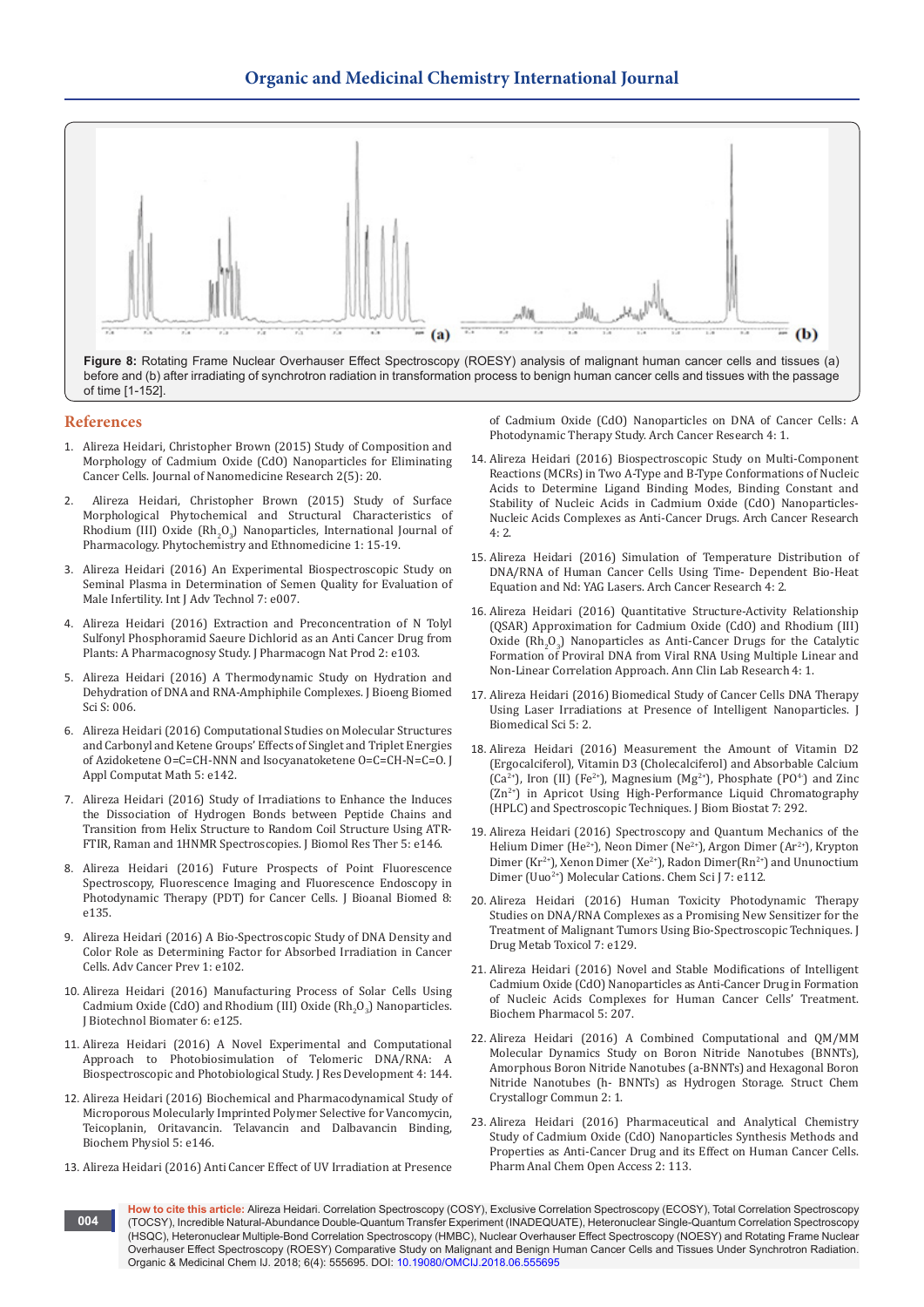- 24. [Alireza Heidari \(2016\) A Chemotherapeutic and Biospectroscopic](https://www.omicsonline.org/open-access/a-chemotherapeutic-and-biospectroscopic-investigation-of-the-interaction-of-doublestandard-dnarnabinding-molecules-with-cadmium-ox-2167-7700-1000e129.php?aid=73647)  [Investigation of the Interaction of Double- Standard DNA/RNA-Binding](https://www.omicsonline.org/open-access/a-chemotherapeutic-and-biospectroscopic-investigation-of-the-interaction-of-doublestandard-dnarnabinding-molecules-with-cadmium-ox-2167-7700-1000e129.php?aid=73647)  Molecules with Cadmium Oxide (CdO) and Rhodium (III) Oxide  $\rm (Rh_2O_3)$ [Nanoparticles as Anti Cancer Drugs for Cancer Cells Treatment. Chemo](https://www.omicsonline.org/open-access/a-chemotherapeutic-and-biospectroscopic-investigation-of-the-interaction-of-doublestandard-dnarnabinding-molecules-with-cadmium-ox-2167-7700-1000e129.php?aid=73647)  [Open Access 5: e129.](https://www.omicsonline.org/open-access/a-chemotherapeutic-and-biospectroscopic-investigation-of-the-interaction-of-doublestandard-dnarnabinding-molecules-with-cadmium-ox-2167-7700-1000e129.php?aid=73647)
- 25. [Alireza Heidari \(2016\) Pharmacokinetics and Experimental](https://www.omicsonline.org/open-access/pharmacokinetics-and-experimental-therapeutic-study-of-dna-and-otherbiomolecules-using-lasers-advantages-and-applications-jpet-1000e005.php?aid=73561)  [Therapeutic Study of DNA and Other Biomolecules Using Lasers:](https://www.omicsonline.org/open-access/pharmacokinetics-and-experimental-therapeutic-study-of-dna-and-otherbiomolecules-using-lasers-advantages-and-applications-jpet-1000e005.php?aid=73561)  [Advantages and Applications. J Pharmacokinet Exp Ther 1: e005.](https://www.omicsonline.org/open-access/pharmacokinetics-and-experimental-therapeutic-study-of-dna-and-otherbiomolecules-using-lasers-advantages-and-applications-jpet-1000e005.php?aid=73561)
- 26. [Alireza Heidari \(2016\) Determination of Ratio and Stability Constant](http://electroanalytical.imedpub.com/determination-of-ratio-and-stability-constant-of-dnarna-in-human-cancer-cells-and-cadmium-oxide-cdo-nanoparticles-complexes-using.php?aid=9416)  [of DNA/RNA in Human Cancer Cells and Cadmium Oxide \(CdO\)](http://electroanalytical.imedpub.com/determination-of-ratio-and-stability-constant-of-dnarna-in-human-cancer-cells-and-cadmium-oxide-cdo-nanoparticles-complexes-using.php?aid=9416)  [Nanoparticles Complexes Using Analytical Electrochemical and](http://electroanalytical.imedpub.com/determination-of-ratio-and-stability-constant-of-dnarna-in-human-cancer-cells-and-cadmium-oxide-cdo-nanoparticles-complexes-using.php?aid=9416)  [Spectroscopic Techniques. Insights Anal Electrochem 2: 1.](http://electroanalytical.imedpub.com/determination-of-ratio-and-stability-constant-of-dnarna-in-human-cancer-cells-and-cadmium-oxide-cdo-nanoparticles-complexes-using.php?aid=9416)
- 27. [Alireza Heidari \(2016\) Discriminate between Antibacterial and](https://www.researchgate.net/publication/308000574_Discriminate_between_Antibacterial_and_Non-Antibacterial_Drugs_Artificial_Neutral_Networks_of_a_Multilayer_Perceptron_MLP_Type_Using_a_Set_of_Topological_Descriptors)  [Non-Antibacterial Drugs Artificial Neutral Networks of a Multilayer](https://www.researchgate.net/publication/308000574_Discriminate_between_Antibacterial_and_Non-Antibacterial_Drugs_Artificial_Neutral_Networks_of_a_Multilayer_Perceptron_MLP_Type_Using_a_Set_of_Topological_Descriptors)  [Perceptron \(MLP\) Type Using a Set of Topological Descriptors. J Heavy](https://www.researchgate.net/publication/308000574_Discriminate_between_Antibacterial_and_Non-Antibacterial_Drugs_Artificial_Neutral_Networks_of_a_Multilayer_Perceptron_MLP_Type_Using_a_Set_of_Topological_Descriptors)  [Met Toxicity Dis 1: 2.](https://www.researchgate.net/publication/308000574_Discriminate_between_Antibacterial_and_Non-Antibacterial_Drugs_Artificial_Neutral_Networks_of_a_Multilayer_Perceptron_MLP_Type_Using_a_Set_of_Topological_Descriptors)
- 28. [Alireza Heidari \(2016\) Combined Theoretical and Computational](http://medicalphysics.imedpub.com/combined-theoretical-and-computationalstudy-of-the-belousovzhabotinsky-chaoticreaction-and-curtius-rearrangement-forsynthesis-of-m.php?aid=9632)  [Study of the Belousov-Zhabotinsky Chaotic Reaction and Curtius](http://medicalphysics.imedpub.com/combined-theoretical-and-computationalstudy-of-the-belousovzhabotinsky-chaoticreaction-and-curtius-rearrangement-forsynthesis-of-m.php?aid=9632)  [Rearrangement for Synthesis of Mechlorethamine, Cisplatin,](http://medicalphysics.imedpub.com/combined-theoretical-and-computationalstudy-of-the-belousovzhabotinsky-chaoticreaction-and-curtius-rearrangement-forsynthesis-of-m.php?aid=9632)  [Streptozotocin, Cyclophosphamide, Melphalan, Busulphan and BCNU](http://medicalphysics.imedpub.com/combined-theoretical-and-computationalstudy-of-the-belousovzhabotinsky-chaoticreaction-and-curtius-rearrangement-forsynthesis-of-m.php?aid=9632)  [as Anti-Cancer Drugs. Insights Med Phys 1: 2.](http://medicalphysics.imedpub.com/combined-theoretical-and-computationalstudy-of-the-belousovzhabotinsky-chaoticreaction-and-curtius-rearrangement-forsynthesis-of-m.php?aid=9632)
- 29. [Alireza Heidari \(2016\) A Translational Biomedical Approach to](http://www.transbiomedicine.com/translational-biomedicine/a-translational-biomedical-approach-to-structural-arrangement-of-amino-acids-complexes-a-combined-theoretical-and-computational-st.php?aid=9653)  [Structural Arrangement of Amino Acids' Complexes: A Combined](http://www.transbiomedicine.com/translational-biomedicine/a-translational-biomedical-approach-to-structural-arrangement-of-amino-acids-complexes-a-combined-theoretical-and-computational-st.php?aid=9653)  [Theoretical and Computational Study. Transl Biomed 7: 2.](http://www.transbiomedicine.com/translational-biomedicine/a-translational-biomedical-approach-to-structural-arrangement-of-amino-acids-complexes-a-combined-theoretical-and-computational-st.php?aid=9653)
- 30. [Alireza Heidari \(2016\) Ab Initio and Density Functional Theory \(DFT\)](https://www.omicsonline.org/open-access/ab-initio-and-density-functional-theory-dft-studies-of-dynamic-nmrshielding-tensors-and-vibrational-frequencies-of-dnarna-andcadmi-2155-983X-1000e144.php?aid=74217)  [Studies of Dynamic NMR Shielding Tensors and Vibrational Frequencies](https://www.omicsonline.org/open-access/ab-initio-and-density-functional-theory-dft-studies-of-dynamic-nmrshielding-tensors-and-vibrational-frequencies-of-dnarna-andcadmi-2155-983X-1000e144.php?aid=74217)  [of DNA/RNA and Cadmium Oxide \(CdO\) Nanoparticles Complexes in](https://www.omicsonline.org/open-access/ab-initio-and-density-functional-theory-dft-studies-of-dynamic-nmrshielding-tensors-and-vibrational-frequencies-of-dnarna-andcadmi-2155-983X-1000e144.php?aid=74217)  [Human Cancer Cells. J Nanomedine Biotherapeutic Discov 6: e144.](https://www.omicsonline.org/open-access/ab-initio-and-density-functional-theory-dft-studies-of-dynamic-nmrshielding-tensors-and-vibrational-frequencies-of-dnarna-andcadmi-2155-983X-1000e144.php?aid=74217)
- 31. [Alireza Heidari \(2016\) Molecular Dynamics and Monte-Carlo](https://www.omicsonline.org/open-access/molecular-dynamics-and-montecarlo-simulations-for-replacement-sugars-ininsulin-resistance-obesity-ldl-cholesterol-triglycerides-me-2168-958X-1000e111.php?aid=74707)  [Simulations for Replacement Sugars in Insulin Resistance, Obesity, LDL](https://www.omicsonline.org/open-access/molecular-dynamics-and-montecarlo-simulations-for-replacement-sugars-ininsulin-resistance-obesity-ldl-cholesterol-triglycerides-me-2168-958X-1000e111.php?aid=74707)  [Cholesterol, Triglycerides, Metabolic Syndrome, Type 2 Diabetes and](https://www.omicsonline.org/open-access/molecular-dynamics-and-montecarlo-simulations-for-replacement-sugars-ininsulin-resistance-obesity-ldl-cholesterol-triglycerides-me-2168-958X-1000e111.php?aid=74707)  [Cardiovascular Disease: A Glycobiological Study. J Glycobiol 5: e111.](https://www.omicsonline.org/open-access/molecular-dynamics-and-montecarlo-simulations-for-replacement-sugars-ininsulin-resistance-obesity-ldl-cholesterol-triglycerides-me-2168-958X-1000e111.php?aid=74707)
- 32. [Alireza Heidari \(2016\) Synthesis and Study of 5-\[\(Phenylsulfonyl\)](https://www.omicsonline.org/open-access/synthesis-and-study-of-5phenylsulfonylamino134thiadiazole2sulfonamide-as-potential-antipertussis-drug-using-chromatography-and-spe-2161-1025-1000e137.php?aid=75143) [Amino\]-1,3,4-Thiadiazole-2-Sulfonamide as Potential Anti-Pertussis](https://www.omicsonline.org/open-access/synthesis-and-study-of-5phenylsulfonylamino134thiadiazole2sulfonamide-as-potential-antipertussis-drug-using-chromatography-and-spe-2161-1025-1000e137.php?aid=75143)  [Drug Using Chromatography and Spectroscopy Techniques. Transl Med](https://www.omicsonline.org/open-access/synthesis-and-study-of-5phenylsulfonylamino134thiadiazole2sulfonamide-as-potential-antipertussis-drug-using-chromatography-and-spe-2161-1025-1000e137.php?aid=75143)  [Sunnyvale 6: e138.](https://www.omicsonline.org/open-access/synthesis-and-study-of-5phenylsulfonylamino134thiadiazole2sulfonamide-as-potential-antipertussis-drug-using-chromatography-and-spe-2161-1025-1000e137.php?aid=75143)
- 33. [Alireza Heidari \(2016\) Nitrogen, Oxygen, Phosphorus and Sulphur](http://ejbio.imedpub.com/nitrogen-oxygen-phosphorus-and-sulphur-heterocyclicanti-cancer-nano-drugs-separation-in-the-supercritical-fluidof-ozone-o3-using-s.php?aid=9768)  [Heterocyclic Anti-Cancer Nano Drugs Separation in the Supercritical](http://ejbio.imedpub.com/nitrogen-oxygen-phosphorus-and-sulphur-heterocyclicanti-cancer-nano-drugs-separation-in-the-supercritical-fluidof-ozone-o3-using-s.php?aid=9768)  Fluid of Ozone  $(0<sub>3</sub>)$  Using Soave-Redlich-Kwong (SRK) and Pang-[Robinson \(PR\) Equations. Electronic J Biol 12: 4.](http://ejbio.imedpub.com/nitrogen-oxygen-phosphorus-and-sulphur-heterocyclicanti-cancer-nano-drugs-separation-in-the-supercritical-fluidof-ozone-o3-using-s.php?aid=9768)
- 34. Alireza Heidari (2016) An Analytical and Computational Infrared Spectroscopic Review of Vibrational Modes in Nucleic Acids. Austin J Anal Pharm Chem 3(1): 1058.
- 35. [Alireza Heidari \(2016\) Christopher Brown, Phase, Composition and](http://nanotechnology.imedpub.com/phase-composition-and-morphology-study-and-analysis-of-ospdhfc-nanocomposites.php?aid=9059)  [Morphology Study and Analysis of Os-Pd/HfC Nanocomposites. Nano](http://nanotechnology.imedpub.com/phase-composition-and-morphology-study-and-analysis-of-ospdhfc-nanocomposites.php?aid=9059)  [Res App 2: 1.](http://nanotechnology.imedpub.com/phase-composition-and-morphology-study-and-analysis-of-ospdhfc-nanocomposites.php?aid=9059)
- 36. [Alireza Heidari, Christopher Brown \(2016\) Vibrational Spectroscopic](https://www.sciencepubco.com/index.php/IJAC/article/view/6080)  [Study of Intensities and Shifts of Symmetric Vibration Modes of Ozone](https://www.sciencepubco.com/index.php/IJAC/article/view/6080)  [Diluted by Cumene. International Journal of Advanced Chemistry 4\(1\):](https://www.sciencepubco.com/index.php/IJAC/article/view/6080)  [5-9.](https://www.sciencepubco.com/index.php/IJAC/article/view/6080)
- 37. [Alireza Heidari \(2016\) Study of the Role of Anti-Cancer Molecules with](http://www.acanceresearch.com/cancer-research/study-of-the-role-of-anticancer-molecules-with-different-sizes-for-decreasing-corresponding-bulk-tumor-multiple-organs-or-tissues.php?aid=9809)  [Different Sizes for Decreasing Corresponding Bulk Tumor Multiple](http://www.acanceresearch.com/cancer-research/study-of-the-role-of-anticancer-molecules-with-different-sizes-for-decreasing-corresponding-bulk-tumor-multiple-organs-or-tissues.php?aid=9809)  [Organs or Tissues. Arch Can Research 4: 2.](http://www.acanceresearch.com/cancer-research/study-of-the-role-of-anticancer-molecules-with-different-sizes-for-decreasing-corresponding-bulk-tumor-multiple-organs-or-tissues.php?aid=9809)
- 38. [Alireza Heidari \(2016\) Genomics and Proteomics Studies of Zolpidem,](https://www.omicsonline.org/open-access/genomics-and-proteomics-studies-of-zolpidem-necopidem-alpidem-saripidem-miroprofen-zolimidine-olprinone-and-abafungin-as-antitumor-2153-0602-1000e125.php?aid=75982)  [Necopidem, Alpidem, Saripidem, Miroprofen, Zolimidine, Olprinone](https://www.omicsonline.org/open-access/genomics-and-proteomics-studies-of-zolpidem-necopidem-alpidem-saripidem-miroprofen-zolimidine-olprinone-and-abafungin-as-antitumor-2153-0602-1000e125.php?aid=75982)  [and Abafungin as Anti-Tumor, Peptide Antibiotics, Antiviral and Central](https://www.omicsonline.org/open-access/genomics-and-proteomics-studies-of-zolpidem-necopidem-alpidem-saripidem-miroprofen-zolimidine-olprinone-and-abafungin-as-antitumor-2153-0602-1000e125.php?aid=75982)  [Nervous System \(CNS\) Drugs. J Data Mining Genomics & Proteomics](https://www.omicsonline.org/open-access/genomics-and-proteomics-studies-of-zolpidem-necopidem-alpidem-saripidem-miroprofen-zolimidine-olprinone-and-abafungin-as-antitumor-2153-0602-1000e125.php?aid=75982)  [7: e125.](https://www.omicsonline.org/open-access/genomics-and-proteomics-studies-of-zolpidem-necopidem-alpidem-saripidem-miroprofen-zolimidine-olprinone-and-abafungin-as-antitumor-2153-0602-1000e125.php?aid=75982)
- 39. [Alireza Heidari \(2016\) Pharmacogenomics and Pharmacoproteomics](https://www.semanticscholar.org/paper/Pharmacogenomics-and-Pharmacoproteomics-Studies-of-Heidari/30c0b0dbc699f1aaffc30685eba84698c21f5269)  [Studies of Phosphodiesterase-5 \(PDE5\) Inhibitors and Paclitaxel](https://www.semanticscholar.org/paper/Pharmacogenomics-and-Pharmacoproteomics-Studies-of-Heidari/30c0b0dbc699f1aaffc30685eba84698c21f5269)  [Albumin-Stabilized Nanoparticles as Sandwiched Anti-Cancer Nano](https://www.semanticscholar.org/paper/Pharmacogenomics-and-Pharmacoproteomics-Studies-of-Heidari/30c0b0dbc699f1aaffc30685eba84698c21f5269)  [Drugs between Two DNA/RNA Molecules of Human Cancer Cells. J](https://www.semanticscholar.org/paper/Pharmacogenomics-and-Pharmacoproteomics-Studies-of-Heidari/30c0b0dbc699f1aaffc30685eba84698c21f5269)

[Pharmacogenomics Pharmacoproteomics 7: e153.](https://www.semanticscholar.org/paper/Pharmacogenomics-and-Pharmacoproteomics-Studies-of-Heidari/30c0b0dbc699f1aaffc30685eba84698c21f5269)

- 40. [Alireza Heidari \(2016\) Biotranslational Medical and Biospectroscopic](http://www.transbiomedicine.com/translational-biomedicine/biotranslational-medical-and-biospectroscopic-studies-of-cadmium-oxidecdo-nanoparticlesdnarna-straight-and-cycle-chain-complexes-a.php?aid=9835)  [Studies of Cadmium Oxide \(CdO\) Nanoparticles-DNA/RNA Straight](http://www.transbiomedicine.com/translational-biomedicine/biotranslational-medical-and-biospectroscopic-studies-of-cadmium-oxidecdo-nanoparticlesdnarna-straight-and-cycle-chain-complexes-a.php?aid=9835)  [and Cycle Chain Complexes as Potent Anti-Viral, Anti-Tumor and Anti-](http://www.transbiomedicine.com/translational-biomedicine/biotranslational-medical-and-biospectroscopic-studies-of-cadmium-oxidecdo-nanoparticlesdnarna-straight-and-cycle-chain-complexes-a.php?aid=9835)[Microbial Drugs: A Clinical Approach. Transl Biomed 7: 2.](http://www.transbiomedicine.com/translational-biomedicine/biotranslational-medical-and-biospectroscopic-studies-of-cadmium-oxidecdo-nanoparticlesdnarna-straight-and-cycle-chain-complexes-a.php?aid=9835)
- 41. [Alireza Heidari \(2016\) A Comparative Study on Simultaneous](http://www.acanceresearch.com/cancer-research/a-comparative-study-on-simultaneous-determination-and-separation-of-adsorbed-cadmium-oxide-cdo-nanoparticles-on-dnarna-of-human-ca.php?aid=9862)  [Determination and Separation of Adsorbed Cadmium Oxide](http://www.acanceresearch.com/cancer-research/a-comparative-study-on-simultaneous-determination-and-separation-of-adsorbed-cadmium-oxide-cdo-nanoparticles-on-dnarna-of-human-ca.php?aid=9862)  [\(CdO\) Nanoparticles on DNA/RNA of Human Cancer Cells Using](http://www.acanceresearch.com/cancer-research/a-comparative-study-on-simultaneous-determination-and-separation-of-adsorbed-cadmium-oxide-cdo-nanoparticles-on-dnarna-of-human-ca.php?aid=9862)  [Biospectroscopic Techniques and Dielectrophoresis \(DEP\) Method.](http://www.acanceresearch.com/cancer-research/a-comparative-study-on-simultaneous-determination-and-separation-of-adsorbed-cadmium-oxide-cdo-nanoparticles-on-dnarna-of-human-ca.php?aid=9862)  [Arch Can Research 4: 2.](http://www.acanceresearch.com/cancer-research/a-comparative-study-on-simultaneous-determination-and-separation-of-adsorbed-cadmium-oxide-cdo-nanoparticles-on-dnarna-of-human-ca.php?aid=9862)
- 42. [Alireza Heidari \(2016\) Cheminformatics and System Chemistry](http://datamining.imedpub.com/cheminformatics-and-system-chemistry-of-cisplatin-carboplatin-nedaplatinoxaliplatin-heptaplatin-and-lobaplatin-as-anticancer-nano.php?aid=9880)  [of Cisplatin, Carboplatin, Nedaplatin, Oxaliplatin, Heptaplatin and](http://datamining.imedpub.com/cheminformatics-and-system-chemistry-of-cisplatin-carboplatin-nedaplatinoxaliplatin-heptaplatin-and-lobaplatin-as-anticancer-nano.php?aid=9880)  [Lobaplatin as Anti-Cancer Nano Drugs: A Combined Computational](http://datamining.imedpub.com/cheminformatics-and-system-chemistry-of-cisplatin-carboplatin-nedaplatinoxaliplatin-heptaplatin-and-lobaplatin-as-anticancer-nano.php?aid=9880)  [and Experimental Study. J Inform Data Min 1: 3.](http://datamining.imedpub.com/cheminformatics-and-system-chemistry-of-cisplatin-carboplatin-nedaplatinoxaliplatin-heptaplatin-and-lobaplatin-as-anticancer-nano.php?aid=9880)
- 43. [Alireza Heidari \(2016\) Linear and Non-Linear Quantitative Structure-](https://www.omicsonline.org/open-access/linear-and-nonlinear-quantitative-structureanticanceractivityrelationship-qsacar-study-of-hydrous-ruthenium-iv-oxide-ruo2nanoparti-2329-6771-1000e110.php?aid=76867)[Anti-Cancer-Activity Relationship \(QSACAR\) Study of Hydrous](https://www.omicsonline.org/open-access/linear-and-nonlinear-quantitative-structureanticanceractivityrelationship-qsacar-study-of-hydrous-ruthenium-iv-oxide-ruo2nanoparti-2329-6771-1000e110.php?aid=76867)  Ruthenium (IV) Oxide  $(RuO_2)$  Nanoparticles as Non-Nucleoside [Reverse Transcriptase Inhibitors \(NNRTIs\) and Anti-Cancer Nano](https://www.omicsonline.org/open-access/linear-and-nonlinear-quantitative-structureanticanceractivityrelationship-qsacar-study-of-hydrous-ruthenium-iv-oxide-ruo2nanoparti-2329-6771-1000e110.php?aid=76867)  [Drugs. J Integr Oncol 5: e110.](https://www.omicsonline.org/open-access/linear-and-nonlinear-quantitative-structureanticanceractivityrelationship-qsacar-study-of-hydrous-ruthenium-iv-oxide-ruo2nanoparti-2329-6771-1000e110.php?aid=76867)
- 44. [Alireza Heidari \(2016\) Synthesis, Characterization and](https://www.omicsonline.org/open-access/synthesis-characterization-and-biospectroscopic-studies-of-cadmium-oxide-cdo-nanoparticles-nucleic-acids-complexes-absence-of-solu-JNCR-1000103.php?aid=76885)  [Biospectroscopic Studies of Cadmium Oxide \(CdO\) Nanoparticles-](https://www.omicsonline.org/open-access/synthesis-characterization-and-biospectroscopic-studies-of-cadmium-oxide-cdo-nanoparticles-nucleic-acids-complexes-absence-of-solu-JNCR-1000103.php?aid=76885)[Nucleic Acids Complexes Absence of Soluble Polymer as a Protective](https://www.omicsonline.org/open-access/synthesis-characterization-and-biospectroscopic-studies-of-cadmium-oxide-cdo-nanoparticles-nucleic-acids-complexes-absence-of-solu-JNCR-1000103.php?aid=76885)  [Agent Using Nucleic Acids Condensation and Solution Reduction](https://www.omicsonline.org/open-access/synthesis-characterization-and-biospectroscopic-studies-of-cadmium-oxide-cdo-nanoparticles-nucleic-acids-complexes-absence-of-solu-JNCR-1000103.php?aid=76885)  [Method. J Nanosci Curr Research 1: e101.](https://www.omicsonline.org/open-access/synthesis-characterization-and-biospectroscopic-studies-of-cadmium-oxide-cdo-nanoparticles-nucleic-acids-complexes-absence-of-solu-JNCR-1000103.php?aid=76885)
- 45. [Alireza Heidari \(2016\) Coplanarity and Collinearity of 4'-Dinonyl-](http://www.ijddr.in/drug-development/coplanarity-and-collinearity-of-4dinonyl22bithiazole-in-one-domain-of-bleomycin-and-pingyangmycin-to-be-responsible-for-bindingof.php?aid=9938)[2,2'-Bithiazole in One Domain of Bleomycin and Pingyangmycin to be](http://www.ijddr.in/drug-development/coplanarity-and-collinearity-of-4dinonyl22bithiazole-in-one-domain-of-bleomycin-and-pingyangmycin-to-be-responsible-for-bindingof.php?aid=9938)  [Responsible for Binding of Cadmium Oxide \(CdO\) Nanoparticles to](http://www.ijddr.in/drug-development/coplanarity-and-collinearity-of-4dinonyl22bithiazole-in-one-domain-of-bleomycin-and-pingyangmycin-to-be-responsible-for-bindingof.php?aid=9938)  [DNA/RNA Bidentate Ligands as Anti-Tumor Nano Drug. Int J Drug Dev](http://www.ijddr.in/drug-development/coplanarity-and-collinearity-of-4dinonyl22bithiazole-in-one-domain-of-bleomycin-and-pingyangmycin-to-be-responsible-for-bindingof.php?aid=9938)  [& Research 8: 007-008.](http://www.ijddr.in/drug-development/coplanarity-and-collinearity-of-4dinonyl22bithiazole-in-one-domain-of-bleomycin-and-pingyangmycin-to-be-responsible-for-bindingof.php?aid=9938)
- 46. [Alireza Heidari \(2016\) A Pharmacovigilance Study on Linear and](https://www.omicsonline.org/open-access/a-pharmacovigilance-study-on-linear-and-nonlinear-quantitativestructure-chromatographic-retention-relationships-qsrr-models-forthe-2329-6887-1000e161.php?aid=78376)  [Non-Linear Quantitative Structure \(Chromatographic\) Retention](https://www.omicsonline.org/open-access/a-pharmacovigilance-study-on-linear-and-nonlinear-quantitativestructure-chromatographic-retention-relationships-qsrr-models-forthe-2329-6887-1000e161.php?aid=78376)  [Relationships \(QSRR\) Models for the Prediction of Retention Time of](https://www.omicsonline.org/open-access/a-pharmacovigilance-study-on-linear-and-nonlinear-quantitativestructure-chromatographic-retention-relationships-qsrr-models-forthe-2329-6887-1000e161.php?aid=78376)  [Anti-Cancer Nano Drugs under Synchrotron Radiations. J Pharmacovigil](https://www.omicsonline.org/open-access/a-pharmacovigilance-study-on-linear-and-nonlinear-quantitativestructure-chromatographic-retention-relationships-qsrr-models-forthe-2329-6887-1000e161.php?aid=78376)  [4: e161.](https://www.omicsonline.org/open-access/a-pharmacovigilance-study-on-linear-and-nonlinear-quantitativestructure-chromatographic-retention-relationships-qsrr-models-forthe-2329-6887-1000e161.php?aid=78376)
- 47. [Alireza Heidari \(2016\) Nanotechnology in Preparation of](https://www.omicsonline.org/open-access/nanotechnology-in-preparation-of-semipermeable-polymers-2090-4568-1000157.php?aid=78336)  [Semipermeable Polymers. J Adv Chem Eng 6: 157.](https://www.omicsonline.org/open-access/nanotechnology-in-preparation-of-semipermeable-polymers-2090-4568-1000157.php?aid=78336)
- 48. [Alireza Heidari \(2016\) A Gastrointestinal Study on Linear and](https://www.omicsonline.org/open-access/a-gastrointestinal-study-on-linear-and-nonlinear-quantitative-structurechromatographic-retention-relationships-qsrr-models-for-ana-2161-069X-1000e119.php?aid=79075)  [Non-Linear Quantitative Structure \(Chromatographic\) Retention](https://www.omicsonline.org/open-access/a-gastrointestinal-study-on-linear-and-nonlinear-quantitative-structurechromatographic-retention-relationships-qsrr-models-for-ana-2161-069X-1000e119.php?aid=79075)  [Relationships \(QSRR\) Models for Analysis 5-Aminosalicylates](https://www.omicsonline.org/open-access/a-gastrointestinal-study-on-linear-and-nonlinear-quantitative-structurechromatographic-retention-relationships-qsrr-models-for-ana-2161-069X-1000e119.php?aid=79075)  [Nano Particles as Digestive System Nano Drugs under Synchrotron](https://www.omicsonline.org/open-access/a-gastrointestinal-study-on-linear-and-nonlinear-quantitative-structurechromatographic-retention-relationships-qsrr-models-for-ana-2161-069X-1000e119.php?aid=79075)  [Radiations. J Gastrointest Dig Syst 6: e119.](https://www.omicsonline.org/open-access/a-gastrointestinal-study-on-linear-and-nonlinear-quantitative-structurechromatographic-retention-relationships-qsrr-models-for-ana-2161-069X-1000e119.php?aid=79075)
- 49. [Alireza Heidari \(2016\) DNA/RNA Fragmentation and Cytolysis](https://www.omicsonline.org/open-access/dnarna-fragmentation-and-cytolysis-in-human-cancer-cells-treatedwith-diphthamide-nano-particles-derivatives-2090-4924-1000e102.php?aid=79143)  [in Human Cancer Cells Treated with Diphthamide Nano Particles](https://www.omicsonline.org/open-access/dnarna-fragmentation-and-cytolysis-in-human-cancer-cells-treatedwith-diphthamide-nano-particles-derivatives-2090-4924-1000e102.php?aid=79143)  [Derivatives. Biomedical Data Mining 5: e102.](https://www.omicsonline.org/open-access/dnarna-fragmentation-and-cytolysis-in-human-cancer-cells-treatedwith-diphthamide-nano-particles-derivatives-2090-4924-1000e102.php?aid=79143)
- 50. [Alireza Heidari \(2016\) A Successful Strategy for the Prediction of](http://www.imedpub.com/articles/a-successful-strategy-for-the-prediction-of-solubility-in-the-construction-of-quantitative-structureactivity-relationship-qsar-and.php?aid=17247)  [Solubility in the Construction of Quantitative Structure-Activity](http://www.imedpub.com/articles/a-successful-strategy-for-the-prediction-of-solubility-in-the-construction-of-quantitative-structureactivity-relationship-qsar-and.php?aid=17247)  [Relationship \(QSAR\) and Quantitative Structure-Property Relationship](http://www.imedpub.com/articles/a-successful-strategy-for-the-prediction-of-solubility-in-the-construction-of-quantitative-structureactivity-relationship-qsar-and.php?aid=17247)  [\(QSPR\) under Synchrotron Radiations Using Genetic Function](http://www.imedpub.com/articles/a-successful-strategy-for-the-prediction-of-solubility-in-the-construction-of-quantitative-structureactivity-relationship-qsar-and.php?aid=17247)  [Approximation \(GFA\) Algorithm. J Mol Biol Biotechnol 1: 1.](http://www.imedpub.com/articles/a-successful-strategy-for-the-prediction-of-solubility-in-the-construction-of-quantitative-structureactivity-relationship-qsar-and.php?aid=17247)
- 51. [Alireza Heidari \(2016\) Computational Study on Molecular Structures](https://www.omicsonline.org/open-access/computational-study-on-molecular-structures-of-c20-c60-c240-c540c960-c2160-and-c3840-fullerene-nano-molecules-under-synchrotron-ra-2169-0022-1000282.php?aid=80465)  of  $C_{20}$ ,  $C_{60}$ ,  $C_{240}$ ,  $C_{540}$ ,  $C_{960}$ ,  $C_{2160}$  and  $C_{3840}$  Fullerene Nano Molecules under [Synchrotron Radiations Using Fuzzy Logic. J Material Sci Eng 5: 282.](https://www.omicsonline.org/open-access/computational-study-on-molecular-structures-of-c20-c60-c240-c540c960-c2160-and-c3840-fullerene-nano-molecules-under-synchrotron-ra-2169-0022-1000282.php?aid=80465)
- 52. [Alireza Heidari \(2016\) Graph Theoretical Analysis of Zigzag](https://www.omicsonline.org/open-access/graph-theoretical-analysis-of-zigzag-polyhexamethylene-biguanide-polyhexamethylene-adipamide-polyhexamethylene-biguanide-gauze-and-2168-9679-1000e143.php?aid=80804)  Polyhexamethylene Adipamide, [Polyhexamethylene Biguanide Gauze and Polyhexamethylene](https://www.omicsonline.org/open-access/graph-theoretical-analysis-of-zigzag-polyhexamethylene-biguanide-polyhexamethylene-adipamide-polyhexamethylene-biguanide-gauze-and-2168-9679-1000e143.php?aid=80804)  [Biguanide Hydrochloride \(PHMB\) Boron Nitride Nanotubes \(BNNTs\),](https://www.omicsonline.org/open-access/graph-theoretical-analysis-of-zigzag-polyhexamethylene-biguanide-polyhexamethylene-adipamide-polyhexamethylene-biguanide-gauze-and-2168-9679-1000e143.php?aid=80804)  [Amorphous Boron Nitride Nanotubes \(a-BNNTs\) and Hexagonal Boron](https://www.omicsonline.org/open-access/graph-theoretical-analysis-of-zigzag-polyhexamethylene-biguanide-polyhexamethylene-adipamide-polyhexamethylene-biguanide-gauze-and-2168-9679-1000e143.php?aid=80804)  [Nitride Nanotubes \(h-BNNTs\). J Appl Computat Math 5: e143.](https://www.omicsonline.org/open-access/graph-theoretical-analysis-of-zigzag-polyhexamethylene-biguanide-polyhexamethylene-adipamide-polyhexamethylene-biguanide-gauze-and-2168-9679-1000e143.php?aid=80804)
- 53. Alireza Heidari (2016) The Impact of High Resolution Imaging on Diagnosis. Int J Clin Med Imaging 3: 1000e101.
- 54. [Alireza Heidari \(2016\) A Comparative Study of Conformational](http://biomedicine.imedpub.com/a-comparative-study-of-conformational-behavior-of-isotretinoin-13cis-retinoic-acid-and-tretinoin-alltrans-retinoic-acid-atra-nano.php?aid=17333)  [Behavior of Isotretinoin \(13-Cis Retinoic Acid\) and Tretinoin \(All-](http://biomedicine.imedpub.com/a-comparative-study-of-conformational-behavior-of-isotretinoin-13cis-retinoic-acid-and-tretinoin-alltrans-retinoic-acid-atra-nano.php?aid=17333)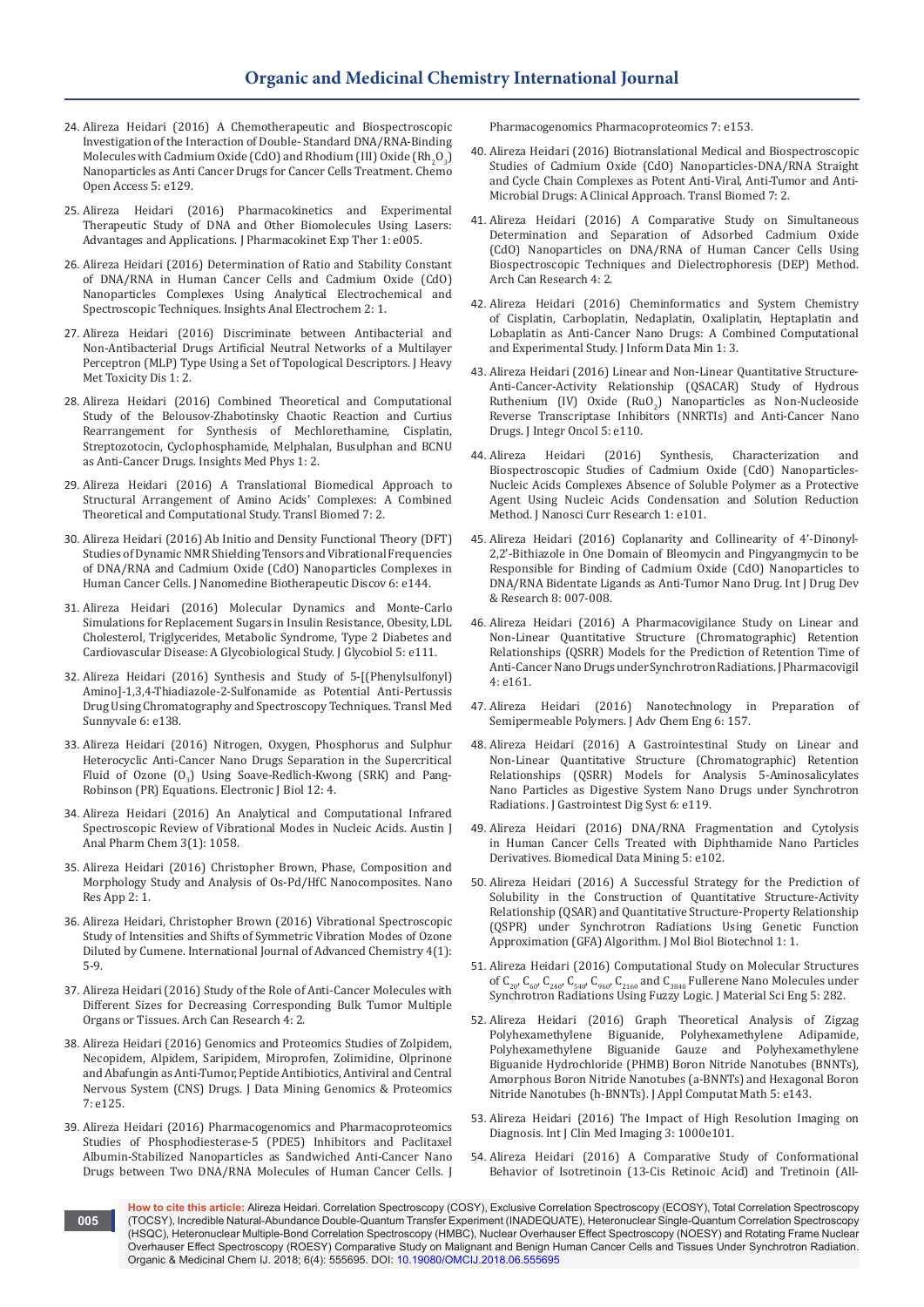[Trans Retinoic Acid \(ATRA\)\) Nano Particles as Anti-Cancer Nano Drugs](http://biomedicine.imedpub.com/a-comparative-study-of-conformational-behavior-of-isotretinoin-13cis-retinoic-acid-and-tretinoin-alltrans-retinoic-acid-atra-nano.php?aid=17333)  [under Synchrotron Radiations Using Hartree-Fock \(HF\) and Density](http://biomedicine.imedpub.com/a-comparative-study-of-conformational-behavior-of-isotretinoin-13cis-retinoic-acid-and-tretinoin-alltrans-retinoic-acid-atra-nano.php?aid=17333)  [Functional Theory \(DFT\) Methods. Insights in Biomed 1: 2.](http://biomedicine.imedpub.com/a-comparative-study-of-conformational-behavior-of-isotretinoin-13cis-retinoic-acid-and-tretinoin-alltrans-retinoic-acid-atra-nano.php?aid=17333)

- 55. [Alireza Heidari \(2016\) Advances in Logic, Operations and](https://www.omicsonline.org/open-access/advances-in-logic-operations-and-computational-mathematics-2168-9679-1000e144.php?aid=81158)  [Computational Mathematics. J Appl Computat Math 5: 5.](https://www.omicsonline.org/open-access/advances-in-logic-operations-and-computational-mathematics-2168-9679-1000e144.php?aid=81158)
- 56. [Alireza Heidari \(2016\) Mathematical Equations in Predicting Physical](https://www.omicsonline.org/open-access/mathematical-equations-in-predicting-physical-behavior-2168-9679-1000e145.php?aid=81159)  [Behavior. J Appl Computat Math 5: 5.](https://www.omicsonline.org/open-access/mathematical-equations-in-predicting-physical-behavior-2168-9679-1000e145.php?aid=81159)
- 57. [Alireza Heidari \(2016\) Chemotherapy a Last Resort for Cancer](https://www.omicsonline.org/open-access/chemotherapy-a-last-resort-for-cancer-treatment-2167-7700-1000e130.php?aid=81319)  [Treatment, Chemo Open Access 5: 4.](https://www.omicsonline.org/open-access/chemotherapy-a-last-resort-for-cancer-treatment-2167-7700-1000e130.php?aid=81319)
- 58. Alireza Heidari (2016) Separation and Pre-Concentration of Metal Cations-DNA/RNA Chelates Using Molecular Beam Mass Spectrometry with Tunable Vacuum Ultraviolet (VUV) Synchrotron Radiation and Various Analytical Methods. Mass Spectrom Purif Tech 2: e101.
- 59. [Alireza Heidari \(2016\) Yoctosecond Quantitative Structure-Activity](http://www.imedpub.com/articles/yoctosecond-quantitative-structure-activity-relationship-qsar-and-quantitative-structure-property-relationship-qspr-under-synchrot.php?aid=17372)  [Relationship \(QSAR\) and Quantitative Structure-Property Relationship](http://www.imedpub.com/articles/yoctosecond-quantitative-structure-activity-relationship-qsar-and-quantitative-structure-property-relationship-qspr-under-synchrot.php?aid=17372)  [\(QSPR\) under Synchrotron Radiations Studies for Prediction of](http://www.imedpub.com/articles/yoctosecond-quantitative-structure-activity-relationship-qsar-and-quantitative-structure-property-relationship-qspr-under-synchrot.php?aid=17372)  [Solubility of Anti- Cancer Nano Drugs in Aqueous Solutions Using](http://www.imedpub.com/articles/yoctosecond-quantitative-structure-activity-relationship-qsar-and-quantitative-structure-property-relationship-qspr-under-synchrot.php?aid=17372)  [Genetic Function Approximation \(GFA\) Algorithm. Insight Pharm Res](http://www.imedpub.com/articles/yoctosecond-quantitative-structure-activity-relationship-qsar-and-quantitative-structure-property-relationship-qspr-under-synchrot.php?aid=17372)  [1: 6.](http://www.imedpub.com/articles/yoctosecond-quantitative-structure-activity-relationship-qsar-and-quantitative-structure-property-relationship-qspr-under-synchrot.php?aid=17372)
- 60. Alireza Heidari (2016) Cancer Risk Prediction and Assessment in Human Cells under Synchrotron Radiations Using Quantitative Structure Activity Relationship (QSAR) and Quantitative Structure Properties Relationship (QSPR) Studies. Int J Clin Med Imaging 3: 516.
- 61. [Alireza Heidari \(2016\) A Novel Approach to Biology, Electronic J Biol](http://ejbio.imedpub.com/a-novel-approach-to-biology.php?aid=17535)  [12: 4.](http://ejbio.imedpub.com/a-novel-approach-to-biology.php?aid=17535)
- 62. [Alireza Heidari \(2016\) Innovative Biomedical Equipment's for](https://www.omicsonline.org/open-access/innovative-biomedical-equipment-for-diagnosis-and-treatment-2155-9538-1000e125.ph.php?aid=87337)  [Diagnosis and Treatment. J Bioengineer & Biomedical Sci 6: 2.](https://www.omicsonline.org/open-access/innovative-biomedical-equipment-for-diagnosis-and-treatment-2155-9538-1000e125.ph.php?aid=87337)
- 63. [Alireza Heidari \(2016\) Integrating Precision Cancer Medicine into](https://www.omicsonline.org/open-access/integrating-precision-cancer-medicine-into-healthcare-medicarereimbursement-changes-and-the-practice-of-oncology-trends-in-oncolog.php?aid=86766)  [Healthcare, Medicare Reimbursement Changes and the Practice of](https://www.omicsonline.org/open-access/integrating-precision-cancer-medicine-into-healthcare-medicarereimbursement-changes-and-the-practice-of-oncology-trends-in-oncolog.php?aid=86766)  [Oncology: Trends in Oncology Medicine and Practices. J Oncol Med and](https://www.omicsonline.org/open-access/integrating-precision-cancer-medicine-into-healthcare-medicarereimbursement-changes-and-the-practice-of-oncology-trends-in-oncolog.php?aid=86766)  [Pract 1: 2.](https://www.omicsonline.org/open-access/integrating-precision-cancer-medicine-into-healthcare-medicarereimbursement-changes-and-the-practice-of-oncology-trends-in-oncolog.php?aid=86766)
- 64. Alireza Heidari (2016) Promoting Convergence in Biomedical and Biomaterials Sciences and Silk Proteins for Biomedical and Biomaterials Applications: An Introduction to Materials in Medicine and Bioengineering Perspectives. J Bioengineer & Biomedical Sci 6: 3.
- 65. [Alireza Heidari \(2017\) X-Ray Fluorescence and X-Ray Diffraction](https://www.omicsonline.org/open-access/xray-fluorescence-and-xray-diffraction-analysis-on-discrete-elementmodeling-of-nano-powder-metallurgy-processes-in-optimal-contain-2168-9806-1000e136.php?aid=88976)  [Analysis on Discrete Element Modeling of Nano Powder Metallurgy](https://www.omicsonline.org/open-access/xray-fluorescence-and-xray-diffraction-analysis-on-discrete-elementmodeling-of-nano-powder-metallurgy-processes-in-optimal-contain-2168-9806-1000e136.php?aid=88976)  Optimal Container Design. J Powder Metall Min 6: [e136.](https://www.omicsonline.org/open-access/xray-fluorescence-and-xray-diffraction-analysis-on-discrete-elementmodeling-of-nano-powder-metallurgy-processes-in-optimal-contain-2168-9806-1000e136.php?aid=88976)
- 66. [Alireza Heidari \(2017\) Biomolecular Spectroscopy and Dynamics of](https://www.researchgate.net/publication/318034414_Biomolecular_Spectroscopy_and_Dynamics_of_Nano-Sized_Molecules_and_Clusters_as_Cross-Linking-Induced_Anti-Cancer_and_Immune-Oncology_Nano_Drugs_Delivery_in_DNARNA_of_Human_Cancer_Cells%27_Membranes_unde)  [Nano-Sized Molecules and Clusters as Cross- Linking-Induced Anti-](https://www.researchgate.net/publication/318034414_Biomolecular_Spectroscopy_and_Dynamics_of_Nano-Sized_Molecules_and_Clusters_as_Cross-Linking-Induced_Anti-Cancer_and_Immune-Oncology_Nano_Drugs_Delivery_in_DNARNA_of_Human_Cancer_Cells%27_Membranes_unde)[Cancer and Immune-Oncology Nano Drugs Delivery in DNA/RNA of](https://www.researchgate.net/publication/318034414_Biomolecular_Spectroscopy_and_Dynamics_of_Nano-Sized_Molecules_and_Clusters_as_Cross-Linking-Induced_Anti-Cancer_and_Immune-Oncology_Nano_Drugs_Delivery_in_DNARNA_of_Human_Cancer_Cells%27_Membranes_unde)  [Human Cancer Cells' Membranes under Synchrotron Radiations: A](https://www.researchgate.net/publication/318034414_Biomolecular_Spectroscopy_and_Dynamics_of_Nano-Sized_Molecules_and_Clusters_as_Cross-Linking-Induced_Anti-Cancer_and_Immune-Oncology_Nano_Drugs_Delivery_in_DNARNA_of_Human_Cancer_Cells%27_Membranes_unde)  [Payload-Based Perspective. Arch Chem Res 1: 2.](https://www.researchgate.net/publication/318034414_Biomolecular_Spectroscopy_and_Dynamics_of_Nano-Sized_Molecules_and_Clusters_as_Cross-Linking-Induced_Anti-Cancer_and_Immune-Oncology_Nano_Drugs_Delivery_in_DNARNA_of_Human_Cancer_Cells%27_Membranes_unde)
- 67. [Alireza Heidari \(2017\) Deficiencies in Repair of Double-Standard](https://www.scitechnol.com/peer-review/deficiencies-in-repair-of-doublestandard-dnarnabinding-molecules-identified-in-many-types-of-solid-and-liquid-tumors-oncology-in-h-QL3Y.php?article_id=6103)  [DNA/RNA-Binding Molecules Identified in Many Types of Solid](https://www.scitechnol.com/peer-review/deficiencies-in-repair-of-doublestandard-dnarnabinding-molecules-identified-in-many-types-of-solid-and-liquid-tumors-oncology-in-h-QL3Y.php?article_id=6103)  [and Liquid Tumors Oncology in Human Body for Advancing Cancer](https://www.scitechnol.com/peer-review/deficiencies-in-repair-of-doublestandard-dnarnabinding-molecules-identified-in-many-types-of-solid-and-liquid-tumors-oncology-in-h-QL3Y.php?article_id=6103)  [Immunotherapy Using Computer Simulations and Data Analysis. J Appl](https://www.scitechnol.com/peer-review/deficiencies-in-repair-of-doublestandard-dnarnabinding-molecules-identified-in-many-types-of-solid-and-liquid-tumors-oncology-in-h-QL3Y.php?article_id=6103)  [Bioinforma Comput Biol 6: 1.](https://www.scitechnol.com/peer-review/deficiencies-in-repair-of-doublestandard-dnarnabinding-molecules-identified-in-many-types-of-solid-and-liquid-tumors-oncology-in-h-QL3Y.php?article_id=6103)
- 68. [Alireza Heidari \(2017\) Electronic Coupling among the Five](http://www.imedpub.com/articles/electronic-coupling-among-the-five-nanomolecules-shuts-down-quantum-tunneling-in-the-presence-and-absence-of-an-applied-magnetic-f.php?aid=19461)  [Nanomolecules Shuts Down Quantum Tunneling in the Presence and](http://www.imedpub.com/articles/electronic-coupling-among-the-five-nanomolecules-shuts-down-quantum-tunneling-in-the-presence-and-absence-of-an-applied-magnetic-f.php?aid=19461)  [Absence of an Applied Magnetic Field for Indication of the Dimer or](http://www.imedpub.com/articles/electronic-coupling-among-the-five-nanomolecules-shuts-down-quantum-tunneling-in-the-presence-and-absence-of-an-applied-magnetic-f.php?aid=19461)  [other Provide Different Influences on the Magnetic Behavior of Single](http://www.imedpub.com/articles/electronic-coupling-among-the-five-nanomolecules-shuts-down-quantum-tunneling-in-the-presence-and-absence-of-an-applied-magnetic-f.php?aid=19461)  [Molecular Magnets \(SMMs\) as Qubits for Quantum Computing. Glob J](http://www.imedpub.com/articles/electronic-coupling-among-the-five-nanomolecules-shuts-down-quantum-tunneling-in-the-presence-and-absence-of-an-applied-magnetic-f.php?aid=19461)  [Res Rev 4: 2.](http://www.imedpub.com/articles/electronic-coupling-among-the-five-nanomolecules-shuts-down-quantum-tunneling-in-the-presence-and-absence-of-an-applied-magnetic-f.php?aid=19461)
- 69. [Alireza Heidari \(2017\) Polymorphism in Nano-Sized Graphene Ligand-](https://www.scitechnol.com/peer-review/polymorphism-in-nanosized-graphene-ligandinduced-transformation-of-au38xagxxcuxsphtbu24-to-au36xagxxcuxsphtbu24-x112-nanomolecules-v9Rx.php?article_id=6140)Induced Transformation of  $Au_{38}$ - xAg<sub>x</sub>/xCu<sub>x</sub>(SPh-tBu)<sub>24</sub> to  $Au_{36}$ -xAg<sub>x</sub>/  $xCu<sub>x</sub>(SPh-tBu)<sub>24</sub>$  (x=1-12) Nanomolecules for Synthesis of Au<sub>144</sub>-  $xAg<sub>x</sub>/$  $xCu_x[(SR)_{60}$ ,  $(SC_4)_{60}$ ,  $(SC_6)_{60}$ ,  $(SC_{12})_{60}$ ,  $(PET)_{60}$ ,  $(p-MBA)_{60}$ ,  $(F)_{60}$ ,  $(Cl)_{60}$  $(\text{Br})_{60'}$  (I)<sub>60</sub>, (At)<sub>60</sub>, (Uus)<sub>60</sub> and (SC<sub>6</sub>H<sub>13</sub>)<sub>60</sub>] Nano Clusters as Anti-Cancer

[Nano Drugs. J Nanomater Mol Nanotechnol 6: 3.](https://www.scitechnol.com/peer-review/polymorphism-in-nanosized-graphene-ligandinduced-transformation-of-au38xagxxcuxsphtbu24-to-au36xagxxcuxsphtbu24-x112-nanomolecules-v9Rx.php?article_id=6140)

- 70. [Alireza Heidari \(2017\) Biomedical Resource Oncology and Data](https://www.omicsonline.org/open-access/biomedical-resource-oncology-and-data-mining-to-enable-resourcediscovery-in-medical-medicinal-clinical-pharmaceutical-chemical-and-2090-4924-1000e103.php?aid=89799)  [Mining to Enable Resource Discovery in Medical, Medicinal, Clinical,](https://www.omicsonline.org/open-access/biomedical-resource-oncology-and-data-mining-to-enable-resourcediscovery-in-medical-medicinal-clinical-pharmaceutical-chemical-and-2090-4924-1000e103.php?aid=89799)  [Pharmaceutical, Chemical and Translational Research and Their](https://www.omicsonline.org/open-access/biomedical-resource-oncology-and-data-mining-to-enable-resourcediscovery-in-medical-medicinal-clinical-pharmaceutical-chemical-and-2090-4924-1000e103.php?aid=89799)  [Applications in Cancer Research. Int J Biomed Data Min 6: e103.](https://www.omicsonline.org/open-access/biomedical-resource-oncology-and-data-mining-to-enable-resourcediscovery-in-medical-medicinal-clinical-pharmaceutical-chemical-and-2090-4924-1000e103.php?aid=89799)
- 71. [Alireza Heidari \(2017\) Study of Synthesis, Pharmacokinetics,](https://www.omicsonline.org/open-access/study-of-synthesis-pharmacokinetics-pharmacodynamics-dosing-stability-safety-and-efficacy-of-olympiadane-nanomolecules-as-agent-fo-2329-6631-1000e154.php?aid=90184)  [Pharmacodynamics, Dosing, Stability, Safety and Efficacy of](https://www.omicsonline.org/open-access/study-of-synthesis-pharmacokinetics-pharmacodynamics-dosing-stability-safety-and-efficacy-of-olympiadane-nanomolecules-as-agent-fo-2329-6631-1000e154.php?aid=90184)  [Olympiadane Nanomolecules as Agent for Cancer Enzymotherapy,](https://www.omicsonline.org/open-access/study-of-synthesis-pharmacokinetics-pharmacodynamics-dosing-stability-safety-and-efficacy-of-olympiadane-nanomolecules-as-agent-fo-2329-6631-1000e154.php?aid=90184)  [Immunotherapy, Chemotherapy,](https://www.omicsonline.org/open-access/study-of-synthesis-pharmacokinetics-pharmacodynamics-dosing-stability-safety-and-efficacy-of-olympiadane-nanomolecules-as-agent-fo-2329-6631-1000e154.php?aid=90184) [Therapy and Targeted Therapy under Synchrotorn Radiation. J Dev](https://www.omicsonline.org/open-access/study-of-synthesis-pharmacokinetics-pharmacodynamics-dosing-stability-safety-and-efficacy-of-olympiadane-nanomolecules-as-agent-fo-2329-6631-1000e154.php?aid=90184)  [Drugs 6: e154.](https://www.omicsonline.org/open-access/study-of-synthesis-pharmacokinetics-pharmacodynamics-dosing-stability-safety-and-efficacy-of-olympiadane-nanomolecules-as-agent-fo-2329-6631-1000e154.php?aid=90184)
- 72. [Alireza Heidari \(2017\) A Novel Approach to Future Horizon of Top](https://www.omicsonline.org/peer-reviewed/a-novel-approach-to-future-horizon-of-top-seven-biomedical-researchrntopics-to-watch-in-2017-alzheimers-ebola-hypersomnia-humanrni-90106.html)  [Seven Biomedical Research Topics to Watch in 2017: Alzheimer's, Ebola,](https://www.omicsonline.org/peer-reviewed/a-novel-approach-to-future-horizon-of-top-seven-biomedical-researchrntopics-to-watch-in-2017-alzheimers-ebola-hypersomnia-humanrni-90106.html)  [Hypersomnia, Human Immunodeficiency Virus \(HIV\), Tuberculosis](https://www.omicsonline.org/peer-reviewed/a-novel-approach-to-future-horizon-of-top-seven-biomedical-researchrntopics-to-watch-in-2017-alzheimers-ebola-hypersomnia-humanrni-90106.html)  [\(TB\), Microbiome/Antibiotic Resistance and Endovascular Stroke. J](https://www.omicsonline.org/peer-reviewed/a-novel-approach-to-future-horizon-of-top-seven-biomedical-researchrntopics-to-watch-in-2017-alzheimers-ebola-hypersomnia-humanrni-90106.html)  [Bioengineer & Biomedical Sci 7: e127.](https://www.omicsonline.org/peer-reviewed/a-novel-approach-to-future-horizon-of-top-seven-biomedical-researchrntopics-to-watch-in-2017-alzheimers-ebola-hypersomnia-humanrni-90106.html)
- 73. [Alireza Heidari \(2017\) Opinion on Computational Fluid Dynamics](https://www.omicsonline.org/open-access/opinion-on-computational-fluid-dynamics-cfd-technique-2476-2296-1000157.php?aid=90181)  [\(CFD\) Technique. Fluid Mech Open Acc 4: 157.](https://www.omicsonline.org/open-access/opinion-on-computational-fluid-dynamics-cfd-technique-2476-2296-1000157.php?aid=90181)
- 74. [Alireza Heidari \(2017\) Concurrent Diagnosis of Oncology Influence](http://www.imedpub.com/articles/concurrent-diagnosis-of-oncology-influence-outcomes-in-emergency-general-surgery-for-colorectal-cancer-and-multiple-sclerosis-ms-t.php?aid=19614)  [Outcomes in Emergency General Surgery for Colorectal Cancer](http://www.imedpub.com/articles/concurrent-diagnosis-of-oncology-influence-outcomes-in-emergency-general-surgery-for-colorectal-cancer-and-multiple-sclerosis-ms-t.php?aid=19614)  [and Multiple Sclerosis \(MS\) Treatment Using Magnetic Resonance](http://www.imedpub.com/articles/concurrent-diagnosis-of-oncology-influence-outcomes-in-emergency-general-surgery-for-colorectal-cancer-and-multiple-sclerosis-ms-t.php?aid=19614)  Imaging (MRI) and  $\text{Au}_{329}(\text{SR})_{84}$ ,  $\text{Au}_{329-x}(\text{SR})_{84}$ ,  $\text{Au}_{144}(\text{SR})_{60}$ ,  $\text{Au}_{68}(\text{SR})_{36}$  ${\rm Au}_{30}$ (SR)<sub>18</sub>,  ${\rm Au}_{102}$ (SPh)<sub>44</sub>,  ${\rm Au}_{38}$ (SPh)<sub>24</sub>,  ${\rm Au}_{38}$ (SC<sub>2</sub>H<sub>4</sub>Ph)<sub>24</sub>,  ${\rm Au}_{21}$ S(SAdm)<sub>15</sub>,  $Au_{36}$ (pMBA)<sub>24</sub> and  $Au_{25}$ (pMBA)<sub>18</sub> Nano Clusters. J Surgery Emerg Med [1: 21.](http://www.imedpub.com/articles/concurrent-diagnosis-of-oncology-influence-outcomes-in-emergency-general-surgery-for-colorectal-cancer-and-multiple-sclerosis-ms-t.php?aid=19614)
- 75. [Alireza Heidari \(2017\) Developmental Cell Biology in Adult Stem](https://www.scitechnol.com/peer-review/developmental-cell-biology-in-adult-stem-cells-death-and-autophagy-to-trigger-a-preventive-allergic-reaction-to-common-airborne-al-UR9x.php?article_id=6166)  [Cells Death and Autophagy to Trigger a Preventive Allergic Reaction](https://www.scitechnol.com/peer-review/developmental-cell-biology-in-adult-stem-cells-death-and-autophagy-to-trigger-a-preventive-allergic-reaction-to-common-airborne-al-UR9x.php?article_id=6166)  [to Common Airborne Allergens under Synchrotron Radiation Using](https://www.scitechnol.com/peer-review/developmental-cell-biology-in-adult-stem-cells-death-and-autophagy-to-trigger-a-preventive-allergic-reaction-to-common-airborne-al-UR9x.php?article_id=6166)  [Nanotechnology for Therapeutic Goals in Particular Allergy Shots](https://www.scitechnol.com/peer-review/developmental-cell-biology-in-adult-stem-cells-death-and-autophagy-to-trigger-a-preventive-allergic-reaction-to-common-airborne-al-UR9x.php?article_id=6166)  [\(Immunotherapy\), Cell Biol \(Henderson, NV\) 6: 1.](https://www.scitechnol.com/peer-review/developmental-cell-biology-in-adult-stem-cells-death-and-autophagy-to-trigger-a-preventive-allergic-reaction-to-common-airborne-al-UR9x.php?article_id=6166)
- 76. [Alireza Heidari \(2017\) Changing Metal Powder Characteristics for](https://www.omicsonline.org/open-access/changing-metal-powder-characteristics-for-elimination-of-the-heavymetals-toxicity-and-diseases-in-disruption-of-extracellular-matr-2168-9806-1000170.php?aid=91151)  [Elimination of the Heavy Metals Toxicity and Diseases in Disruption of](https://www.omicsonline.org/open-access/changing-metal-powder-characteristics-for-elimination-of-the-heavymetals-toxicity-and-diseases-in-disruption-of-extracellular-matr-2168-9806-1000170.php?aid=91151)  [Extracellular Matrix \(ECM\) Proteins Adjustment in Cancer Metastases](https://www.omicsonline.org/open-access/changing-metal-powder-characteristics-for-elimination-of-the-heavymetals-toxicity-and-diseases-in-disruption-of-extracellular-matr-2168-9806-1000170.php?aid=91151)  [Induced by Osteosarcoma, Chondrosarcoma, Carcinoid, Carcinoma,](https://www.omicsonline.org/open-access/changing-metal-powder-characteristics-for-elimination-of-the-heavymetals-toxicity-and-diseases-in-disruption-of-extracellular-matr-2168-9806-1000170.php?aid=91151)  [Ewing's Sarcoma, Fibrosarcoma and Secondary Hematopoietic Solid or](https://www.omicsonline.org/open-access/changing-metal-powder-characteristics-for-elimination-of-the-heavymetals-toxicity-and-diseases-in-disruption-of-extracellular-matr-2168-9806-1000170.php?aid=91151)  [Soft Tissue Tumors. J Powder Metall Min 6: 170.](https://www.omicsonline.org/open-access/changing-metal-powder-characteristics-for-elimination-of-the-heavymetals-toxicity-and-diseases-in-disruption-of-extracellular-matr-2168-9806-1000170.php?aid=91151)
- 77. [Alireza Heidari \(2017\) Nanomedicine-Based Combination Anti-](http://www.imedpub.com/articles/nanomedicinebased-combination-anticancer-therapy-between-nucleic-acids-and-anticancer-nano-drugs-in-covalent-nano-drugs-delivery-s.php?aid=19819)[Cancer Therapy between Nucleic Acids and Anti- Cancer Nano Drugs](http://www.imedpub.com/articles/nanomedicinebased-combination-anticancer-therapy-between-nucleic-acids-and-anticancer-nano-drugs-in-covalent-nano-drugs-delivery-s.php?aid=19819)  [in Covalent Nano Drugs Delivery Systems for Selective Imaging and](http://www.imedpub.com/articles/nanomedicinebased-combination-anticancer-therapy-between-nucleic-acids-and-anticancer-nano-drugs-in-covalent-nano-drugs-delivery-s.php?aid=19819)  [Treatment of Human Brain Tumors Using Hyaluronic Acid, Alguronic](http://www.imedpub.com/articles/nanomedicinebased-combination-anticancer-therapy-between-nucleic-acids-and-anticancer-nano-drugs-in-covalent-nano-drugs-delivery-s.php?aid=19819)  [Acid and Sodium Hyaluronate as Anti-Cancer Nano Drugs and Nucleic](http://www.imedpub.com/articles/nanomedicinebased-combination-anticancer-therapy-between-nucleic-acids-and-anticancer-nano-drugs-in-covalent-nano-drugs-delivery-s.php?aid=19819)  [Acids Delivery under Synchrotron Radiation. Am J Drug Deliv 5: 2.](http://www.imedpub.com/articles/nanomedicinebased-combination-anticancer-therapy-between-nucleic-acids-and-anticancer-nano-drugs-in-covalent-nano-drugs-delivery-s.php?aid=19819)
- 78. [Alireza Heidari \(2017\) Clinical Trials of Dendritic Cell Therapies for](https://www.omicsonline.org/open-access/clinical-trials-of-dendritic-cell-therapies-for-cancer-exposing-vulnerabilities-in-human-cancer-cells-metabolism-and-metabolomics.php?aid=90179)  [Cancer Exposing Vulnerabilities in Human Cancer Cells' Metabolism](https://www.omicsonline.org/open-access/clinical-trials-of-dendritic-cell-therapies-for-cancer-exposing-vulnerabilities-in-human-cancer-cells-metabolism-and-metabolomics.php?aid=90179)  [and Metabolomics: New Discoveries, Unique Features Inform New](https://www.omicsonline.org/open-access/clinical-trials-of-dendritic-cell-therapies-for-cancer-exposing-vulnerabilities-in-human-cancer-cells-metabolism-and-metabolomics.php?aid=90179)  [Therapeutic Opportunities, Biotech's Bumpy Road to the Market and](https://www.omicsonline.org/open-access/clinical-trials-of-dendritic-cell-therapies-for-cancer-exposing-vulnerabilities-in-human-cancer-cells-metabolism-and-metabolomics.php?aid=90179)  [Elucidating the Biochemical Programs that Support Cancer Initiation](https://www.omicsonline.org/open-access/clinical-trials-of-dendritic-cell-therapies-for-cancer-exposing-vulnerabilities-in-human-cancer-cells-metabolism-and-metabolomics.php?aid=90179)  [and Progression. J Biol Med Science 1: e103.](https://www.omicsonline.org/open-access/clinical-trials-of-dendritic-cell-therapies-for-cancer-exposing-vulnerabilities-in-human-cancer-cells-metabolism-and-metabolomics.php?aid=90179)
- 79. [Alireza Heidari \(2017\) The Design Graphene-Based Nanosheets](http://www.imedpub.com/articles/the-design-graphenebased-nanosheets-as-a-new-nanomaterial-in-anticancertherapy-and-delivery-of-chemotherapeutics-and-biological-na.php?aid=19870)  [as a New Nanomaterial in Anti-Cancer Therapy and Delivery of](http://www.imedpub.com/articles/the-design-graphenebased-nanosheets-as-a-new-nanomaterial-in-anticancertherapy-and-delivery-of-chemotherapeutics-and-biological-na.php?aid=19870)  [Chemotherapeutics and Biological Nano Drugs for Liposomal Anti-](http://www.imedpub.com/articles/the-design-graphenebased-nanosheets-as-a-new-nanomaterial-in-anticancertherapy-and-delivery-of-chemotherapeutics-and-biological-na.php?aid=19870)[Cancer Nano Drugs and Gene Delivery. Br Biomed Bull 5: 305.](http://www.imedpub.com/articles/the-design-graphenebased-nanosheets-as-a-new-nanomaterial-in-anticancertherapy-and-delivery-of-chemotherapeutics-and-biological-na.php?aid=19870)
- 80. [Alireza Heidari \(2017\) Integrative Approach to Biological Networks](https://www.omicsonline.org/peer-reviewed/pintegrative-approach-to-biological-networks-for-emerging-roles-of-proteomics-genomics-and-transcriptomics-in-the-discovery-and-va-91724.html)  [for Emerging Roles of Proteomics, Genomics and Transcriptomics in](https://www.omicsonline.org/peer-reviewed/pintegrative-approach-to-biological-networks-for-emerging-roles-of-proteomics-genomics-and-transcriptomics-in-the-discovery-and-va-91724.html)  [the Discovery and Validation of Human Colorectal Cancer Biomarkers](https://www.omicsonline.org/peer-reviewed/pintegrative-approach-to-biological-networks-for-emerging-roles-of-proteomics-genomics-and-transcriptomics-in-the-discovery-and-va-91724.html)  [from DNA/RNA Sequencing Data under Synchrotron Radiation.](https://www.omicsonline.org/peer-reviewed/pintegrative-approach-to-biological-networks-for-emerging-roles-of-proteomics-genomics-and-transcriptomics-in-the-discovery-and-va-91724.html)  [Transcriptomics 5: e117.](https://www.omicsonline.org/peer-reviewed/pintegrative-approach-to-biological-networks-for-emerging-roles-of-proteomics-genomics-and-transcriptomics-in-the-discovery-and-va-91724.html)
- 81. [Alireza Heidari \(2017\) Elimination of the Heavy Metals Toxicity and](https://www.ommegaonline.org/article-details/Elimination-of-the-Heavy-Metals-Toxicity-and-Diseases-in-Disruption-of-Extracellular-Matrix-ECM-Proteins-and-Cell-Adhesion-Intelligent-Nanomolecules-Adjustment-in-Cancer-Metastases-Using-Metalloenzymes-and-under)  [Diseases in Disruption of Extracellular Matrix \(ECM\) Proteins and Cell](https://www.ommegaonline.org/article-details/Elimination-of-the-Heavy-Metals-Toxicity-and-Diseases-in-Disruption-of-Extracellular-Matrix-ECM-Proteins-and-Cell-Adhesion-Intelligent-Nanomolecules-Adjustment-in-Cancer-Metastases-Using-Metalloenzymes-and-under)  [Adhesion Intelligent Nanomolecules Adjustment in Cancer Metastases](https://www.ommegaonline.org/article-details/Elimination-of-the-Heavy-Metals-Toxicity-and-Diseases-in-Disruption-of-Extracellular-Matrix-ECM-Proteins-and-Cell-Adhesion-Intelligent-Nanomolecules-Adjustment-in-Cancer-Metastases-Using-Metalloenzymes-and-under)  [Using Metalloenzymes and under Synchrotron Radiation. Lett Health](https://www.ommegaonline.org/article-details/Elimination-of-the-Heavy-Metals-Toxicity-and-Diseases-in-Disruption-of-Extracellular-Matrix-ECM-Proteins-and-Cell-Adhesion-Intelligent-Nanomolecules-Adjustment-in-Cancer-Metastases-Using-Metalloenzymes-and-under)  [Biol Sci 2\(2\): 1-4.](https://www.ommegaonline.org/article-details/Elimination-of-the-Heavy-Metals-Toxicity-and-Diseases-in-Disruption-of-Extracellular-Matrix-ECM-Proteins-and-Cell-Adhesion-Intelligent-Nanomolecules-Adjustment-in-Cancer-Metastases-Using-Metalloenzymes-and-under)

**006**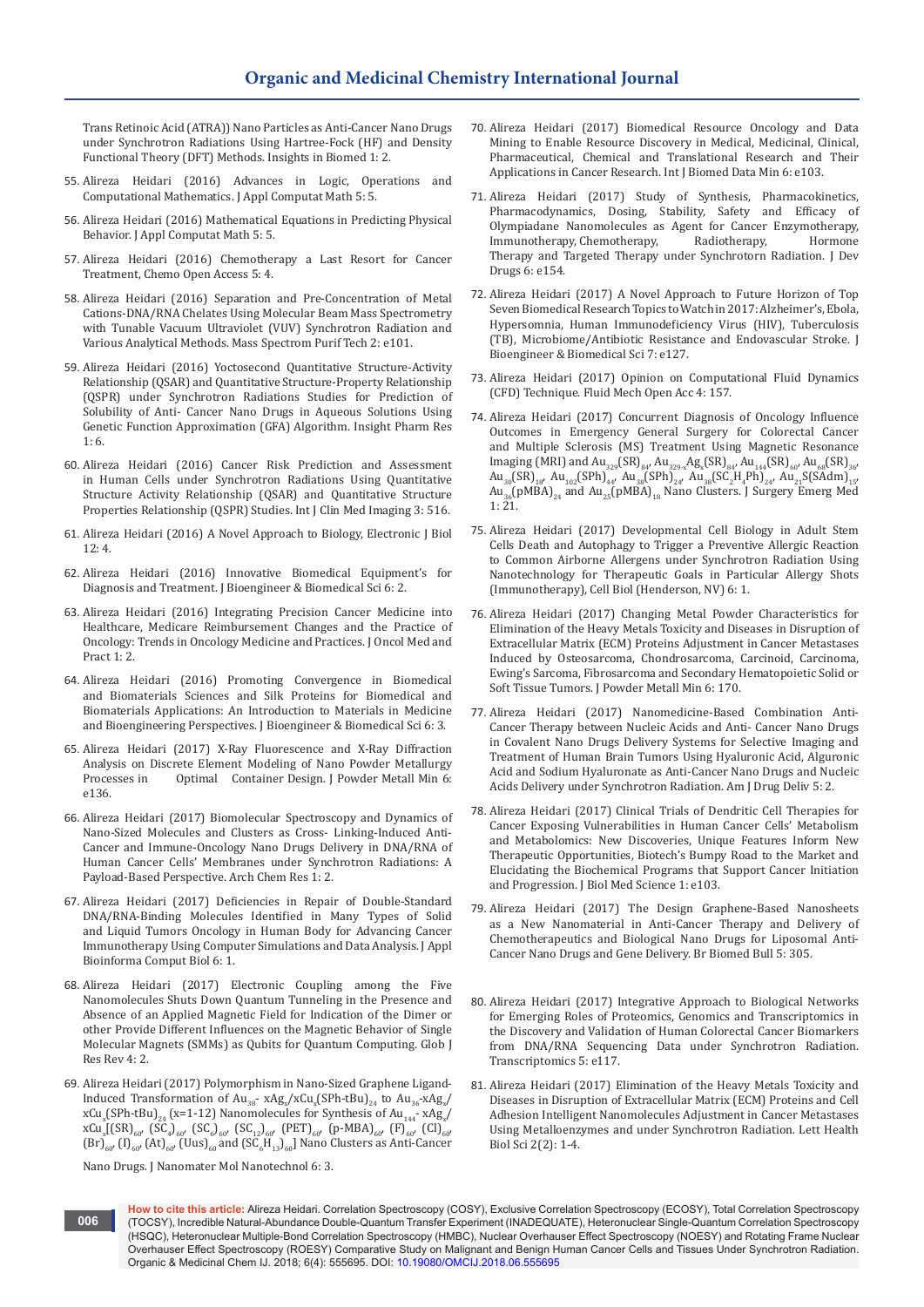- 82. [Alireza Heidari \(2017\) Treatment of Breast Cancer Brain Metastases](http://www.imedpub.com/articles/treatment-of-breast-cancer-brain-metastases-through-a-targeted-nanomoleculedrug-delivery-system-based-on-dopamine-functionalized-m.php?aid=19806)  [through a Targeted Nanomolecule Drug Delivery System Based on](http://www.imedpub.com/articles/treatment-of-breast-cancer-brain-metastases-through-a-targeted-nanomoleculedrug-delivery-system-based-on-dopamine-functionalized-m.php?aid=19806)  [Dopamine Functionalized Multi-Wall Carbon Nanotubes \(MWCNTs\)](http://www.imedpub.com/articles/treatment-of-breast-cancer-brain-metastases-through-a-targeted-nanomoleculedrug-delivery-system-based-on-dopamine-functionalized-m.php?aid=19806)  [Coated with Nano Graphene Oxide \(GO\) and Protonated Polyaniline](http://www.imedpub.com/articles/treatment-of-breast-cancer-brain-metastases-through-a-targeted-nanomoleculedrug-delivery-system-based-on-dopamine-functionalized-m.php?aid=19806)  [\(PANI\) in Situ During the Polymerization of Aniline Autogenic](http://www.imedpub.com/articles/treatment-of-breast-cancer-brain-metastases-through-a-targeted-nanomoleculedrug-delivery-system-based-on-dopamine-functionalized-m.php?aid=19806)  [Nanoparticles for the Delivery of Anti-Cancer Nano Drugs under](http://www.imedpub.com/articles/treatment-of-breast-cancer-brain-metastases-through-a-targeted-nanomoleculedrug-delivery-system-based-on-dopamine-functionalized-m.php?aid=19806)  [Synchrotron Radiation. Br J Res 4\(3\): 16.](http://www.imedpub.com/articles/treatment-of-breast-cancer-brain-metastases-through-a-targeted-nanomoleculedrug-delivery-system-based-on-dopamine-functionalized-m.php?aid=19806)
- 83. Alireza Heidari (2017) Sedative, Analgesic and Ultrasound-Mediated Gastrointestinal Nano Drugs Delivery for Gastrointestinal Endoscopic Procedure, Nano Drug-Induced Gastrointestinal Disorders and Nano Drug Treatment of Gastric Acidity. Res Rep Gastroenterol 1:1.
- 84. [Alireza Heidari \(2017\) Synthesis, Pharmacokinetics,](https://www.scitechnol.com/peer-review/synthesis-pharmacokinetics-pharmacodynamics-dosing-stability-safety-and-efficacy-of-orphan-nano-drugs-to-treat-high-cholesterol-an-yxsX.php?article_id=6404)  [Pharmacodynamics, Dosing, Stability, Safety and Efficacy of Orphan](https://www.scitechnol.com/peer-review/synthesis-pharmacokinetics-pharmacodynamics-dosing-stability-safety-and-efficacy-of-orphan-nano-drugs-to-treat-high-cholesterol-an-yxsX.php?article_id=6404)  [Nano Drugs to Treat High Cholesterol and Related Conditions and to](https://www.scitechnol.com/peer-review/synthesis-pharmacokinetics-pharmacodynamics-dosing-stability-safety-and-efficacy-of-orphan-nano-drugs-to-treat-high-cholesterol-an-yxsX.php?article_id=6404)  [Prevent Cardiovascular Disease under Synchrotron Radiation. J Pharm](https://www.scitechnol.com/peer-review/synthesis-pharmacokinetics-pharmacodynamics-dosing-stability-safety-and-efficacy-of-orphan-nano-drugs-to-treat-high-cholesterol-an-yxsX.php?article_id=6404)  [Sci Emerg Drugs 5: 1.](https://www.scitechnol.com/peer-review/synthesis-pharmacokinetics-pharmacodynamics-dosing-stability-safety-and-efficacy-of-orphan-nano-drugs-to-treat-high-cholesterol-an-yxsX.php?article_id=6404)
- 85. [Alireza Heidari \(2017\) Non-Linear Compact Proton Synchrotrons to](https://www.ommegaonline.org/article-details/Non%E2%80%93Linear-Compact-Proton-Synchrotrons-to-Improve-Human-Cancer-Cells-and-Tissues-Treatments-and-Diagnostics-through-Particle-Therapy-Accelerators-with-Monochromatic-Microbeams/1631)  [Improve Human Cancer Cells and Tissues Treatments and Diagnostics](https://www.ommegaonline.org/article-details/Non%E2%80%93Linear-Compact-Proton-Synchrotrons-to-Improve-Human-Cancer-Cells-and-Tissues-Treatments-and-Diagnostics-through-Particle-Therapy-Accelerators-with-Monochromatic-Microbeams/1631)  [through Particle Therapy Accelerators with Monochromatic](https://www.ommegaonline.org/article-details/Non%E2%80%93Linear-Compact-Proton-Synchrotrons-to-Improve-Human-Cancer-Cells-and-Tissues-Treatments-and-Diagnostics-through-Particle-Therapy-Accelerators-with-Monochromatic-Microbeams/1631)  [Microbeams. J Cell Biol Mol Sci 2\(1\): 1-5.](https://www.ommegaonline.org/article-details/Non%E2%80%93Linear-Compact-Proton-Synchrotrons-to-Improve-Human-Cancer-Cells-and-Tissues-Treatments-and-Diagnostics-through-Particle-Therapy-Accelerators-with-Monochromatic-Microbeams/1631)
- 86. [Alireza Heidari \(2017\) Design of Targeted Metal Chelation Therapeutics](https://www.researchgate.net/publication/321750653_Design_of_Targeted_Metal_Chelation_Therapeutics_Nanocapsules_as_Colloidal_Carriers_and_Blood-Brain_Barrier_BBB_Translocation_to_Targeted_Deliver_Anti-Cancer_Nano_Drugs_into_the_Human_Brain_to_Treat_Al)  [Nanocapsules as Colloidal Carriers and Blood-Brain Barrier \(BBB\)](https://www.researchgate.net/publication/321750653_Design_of_Targeted_Metal_Chelation_Therapeutics_Nanocapsules_as_Colloidal_Carriers_and_Blood-Brain_Barrier_BBB_Translocation_to_Targeted_Deliver_Anti-Cancer_Nano_Drugs_into_the_Human_Brain_to_Treat_Al)  [Translocation to Targeted Deliver Anti-Cancer Nano Drugs into](https://www.researchgate.net/publication/321750653_Design_of_Targeted_Metal_Chelation_Therapeutics_Nanocapsules_as_Colloidal_Carriers_and_Blood-Brain_Barrier_BBB_Translocation_to_Targeted_Deliver_Anti-Cancer_Nano_Drugs_into_the_Human_Brain_to_Treat_Al)  [the Human Brain to Treat Alzheimer's Disease under Synchrotron](https://www.researchgate.net/publication/321750653_Design_of_Targeted_Metal_Chelation_Therapeutics_Nanocapsules_as_Colloidal_Carriers_and_Blood-Brain_Barrier_BBB_Translocation_to_Targeted_Deliver_Anti-Cancer_Nano_Drugs_into_the_Human_Brain_to_Treat_Al)  [Radiation. J Nanotechnol Material Sci 4\(2\): 1-5.](https://www.researchgate.net/publication/321750653_Design_of_Targeted_Metal_Chelation_Therapeutics_Nanocapsules_as_Colloidal_Carriers_and_Blood-Brain_Barrier_BBB_Translocation_to_Targeted_Deliver_Anti-Cancer_Nano_Drugs_into_the_Human_Brain_to_Treat_Al)
- 87. [Ricardo Gobato, Alireza Heidari \(2017\) Calculations Using Quantum](https://www.researchgate.net/publication/319330189_Calculations_Using_Quantum_Chemistry_for_Inorganic_Molecule_Simulation_BeLi_2_SeSi)  Chemistry for Inorganic Molecule Simulation BeLi<sub>2</sub> SeSi. American [Journal of Quantum Chemistry and Molecular Spectroscopy 2\(3\): 37-](https://www.researchgate.net/publication/319330189_Calculations_Using_Quantum_Chemistry_for_Inorganic_Molecule_Simulation_BeLi_2_SeSi) [46.](https://www.researchgate.net/publication/319330189_Calculations_Using_Quantum_Chemistry_for_Inorganic_Molecule_Simulation_BeLi_2_SeSi)
- 88. [Alireza Heidari \(2017\) Different High-Resolution Simulations of](http://www.imedpub.com/articles/highresolution-simulations-of-medical-medicinal-and-therapeutics-oncology-of-human-lung-cancer-translational-nano-drugs-delivery-t.pdf)  [Medical, Medicinal, Clinical, Pharmaceutical and Therapeutics](http://www.imedpub.com/articles/highresolution-simulations-of-medical-medicinal-and-therapeutics-oncology-of-human-lung-cancer-translational-nano-drugs-delivery-t.pdf)  [Oncology of Human Lung Cancer Translational Anti-Cancer Nano Drugs](http://www.imedpub.com/articles/highresolution-simulations-of-medical-medicinal-and-therapeutics-oncology-of-human-lung-cancer-translational-nano-drugs-delivery-t.pdf)  [Delivery Treatment Process under Synchrotron and X-Ray Radiations.](http://www.imedpub.com/articles/highresolution-simulations-of-medical-medicinal-and-therapeutics-oncology-of-human-lung-cancer-translational-nano-drugs-delivery-t.pdf)  [J Med Oncol 1\(1\): 1.](http://www.imedpub.com/articles/highresolution-simulations-of-medical-medicinal-and-therapeutics-oncology-of-human-lung-cancer-translational-nano-drugs-delivery-t.pdf)
- 89. [Alireza Heidari \(2017\) A Modern Ethnomedicinal Technique for](http://www.imedpub.com/articles/a-modern-ethnomedicinal-technique-fortransformation-prevention-and-treatmentof-human-malignant-gliomas-tumors-intohuman-benign-gli.php?aid=20331)  [Transformation, Prevention and Treatment of Human Malignant](http://www.imedpub.com/articles/a-modern-ethnomedicinal-technique-fortransformation-prevention-and-treatmentof-human-malignant-gliomas-tumors-intohuman-benign-gli.php?aid=20331)  [Gliomas Tumors into Human Benign Gliomas Tumors under](http://www.imedpub.com/articles/a-modern-ethnomedicinal-technique-fortransformation-prevention-and-treatmentof-human-malignant-gliomas-tumors-intohuman-benign-gli.php?aid=20331)  [Synchrotron Radiation. Am J Ethnomed 4\(1\): 10.](http://www.imedpub.com/articles/a-modern-ethnomedicinal-technique-fortransformation-prevention-and-treatmentof-human-malignant-gliomas-tumors-intohuman-benign-gli.php?aid=20331)
- 90. [Alireza Heidari \(2014\) An Investigation of the Role of DNA as Molecular](https://www.ijser.org/researchpaper/An-investigation-of-the-role-of-DNA-as-molecular-computers.pdf)  [Computers: A Computational Study on the Hamiltonian Path Problem.](https://www.ijser.org/researchpaper/An-investigation-of-the-role-of-DNA-as-molecular-computers.pdf)  [International Journal of Scientific & Engineering Research 5\(1\): 1884-](https://www.ijser.org/researchpaper/An-investigation-of-the-role-of-DNA-as-molecular-computers.pdf) [1889.](https://www.ijser.org/researchpaper/An-investigation-of-the-role-of-DNA-as-molecular-computers.pdf)
- 91. Alireza Heidari (2017) Active Targeted Nanoparticles for Anti-Cancer Nano Drugs Delivery across the Blood- Brain Barrier for Human Brain Cancer Treatment, Multiple Sclerosis (MS) and Alzheimer's Diseases Using Chemical Modifications of Anti-Cancer Nano Drugs or Drug-Nanoparticles through Zika Virus (ZIKV) Nanocarriers under Synchrotron Radiation. J Med Chem Toxicol 2(3): 1-5.
- 92. Alireza Heidari (2017) Investigation of Medical, Medicinal, Clinical and Pharmaceutical Applications of Estradiol, Mestranol (Norlutin), Norethindrone (NET), Norethisterone Acetate (NETA), Norethisterone Enanthate (NETE) and Testosterone Nanoparticles as Biological Imaging, Cell Labeling, Anti-Microbial Agents and Anti-Cancer Nano Drugs in Nanomedicines Based Drug Delivery Systems for Anti-Cancer Targeting and Treatment. Parana Journal of Science and Education PJSE (4): 10-19.
- 93. [Alireza Heidari \(2017\) A Comparative Computational and Experimental](https://www.peertechz.com/articles/a-comparative-computational-and-experimental-study-on-different-vibrational-biospectroscopy-methods-techniques-and-applications-for-human-cancer-cells-in-tumor-tissues-simulation-modeling-research-diagnosis-and-treatment.)  [Study on Different Vibrational Biospectroscopy Methods, Techniques](https://www.peertechz.com/articles/a-comparative-computational-and-experimental-study-on-different-vibrational-biospectroscopy-methods-techniques-and-applications-for-human-cancer-cells-in-tumor-tissues-simulation-modeling-research-diagnosis-and-treatment.)  [and Applications for Human Cancer Cells in Tumor Tissues Simulation,](https://www.peertechz.com/articles/a-comparative-computational-and-experimental-study-on-different-vibrational-biospectroscopy-methods-techniques-and-applications-for-human-cancer-cells-in-tumor-tissues-simulation-modeling-research-diagnosis-and-treatment.)  [Modeling, Research, Diagnosis and Treatment. Open J Anal Bioanal](https://www.peertechz.com/articles/a-comparative-computational-and-experimental-study-on-different-vibrational-biospectroscopy-methods-techniques-and-applications-for-human-cancer-cells-in-tumor-tissues-simulation-modeling-research-diagnosis-and-treatment.)  [Chem 1\(1\): 014-020.](https://www.peertechz.com/articles/a-comparative-computational-and-experimental-study-on-different-vibrational-biospectroscopy-methods-techniques-and-applications-for-human-cancer-cells-in-tumor-tissues-simulation-modeling-research-diagnosis-and-treatment.)
- 94. [Alireza Heidari \(2017\) Combination of DNA/RNA Ligands and Linear/](https://www.omicsonline.org/peer-reviewed/combination-of-dnarna-ligands-and-linearnonlinear-visiblernsynchrotron-radiationdriven-ndoped-ordered-mesoporousrncadmium-oxide-cd-93275.html/) [Non-Linear Visible-Synchrotron Radiation- Driven N-Doped Ordered](https://www.omicsonline.org/peer-reviewed/combination-of-dnarna-ligands-and-linearnonlinear-visiblernsynchrotron-radiationdriven-ndoped-ordered-mesoporousrncadmium-oxide-cd-93275.html/)

[Mesoporous Cadmium Oxide \(CdO\) Nanoparticles Photocatalysts](https://www.omicsonline.org/peer-reviewed/combination-of-dnarna-ligands-and-linearnonlinear-visiblernsynchrotron-radiationdriven-ndoped-ordered-mesoporousrncadmium-oxide-cd-93275.html/)  [Channels Resulted in an Interesting Synergistic Effect Enhancing](https://www.omicsonline.org/peer-reviewed/combination-of-dnarna-ligands-and-linearnonlinear-visiblernsynchrotron-radiationdriven-ndoped-ordered-mesoporousrncadmium-oxide-cd-93275.html/)  [Catalytic Anti-Cancer Activity. Enz Eng 6: 1.](https://www.omicsonline.org/peer-reviewed/combination-of-dnarna-ligands-and-linearnonlinear-visiblernsynchrotron-radiationdriven-ndoped-ordered-mesoporousrncadmium-oxide-cd-93275.html/)

- 95. Alireza Heidari (2017) Modern Approaches in Designing Ferritin, Ferritin Light Chain, Transferrin, Beta-2 Transferrin and Bacterioferritin-Based Anti-Cancer Nano Drugs Encapsulating Nanosphere as DNA-Binding Proteins from Starved Cells (DPS). Mod Appro Drug Des 1(1).
- 96. [Alireza Heidari \(2017\) Potency of Human Interferon β-1a and Human](https://www.scitechnol.com/peer-review/potency-of-human-interferon-1a-and-human-interferon-1b-in-enzymotherapy-immunotherapy-chemotherapy-radiotherapy-hormone-therapy-an-C0ib.php?article_id=6180)  [Interferon β-1b in Enzymotherapy, Immunotherapy, Chemotherapy,](https://www.scitechnol.com/peer-review/potency-of-human-interferon-1a-and-human-interferon-1b-in-enzymotherapy-immunotherapy-chemotherapy-radiotherapy-hormone-therapy-an-C0ib.php?article_id=6180)  [Radiotherapy, Hormone Therapy and Targeted Therapy of](https://www.scitechnol.com/peer-review/potency-of-human-interferon-1a-and-human-interferon-1b-in-enzymotherapy-immunotherapy-chemotherapy-radiotherapy-hormone-therapy-an-C0ib.php?article_id=6180)  [Encephalomyelitis Disseminate/Multiple Sclerosis \(MS\) and Hepatitis](https://www.scitechnol.com/peer-review/potency-of-human-interferon-1a-and-human-interferon-1b-in-enzymotherapy-immunotherapy-chemotherapy-radiotherapy-hormone-therapy-an-C0ib.php?article_id=6180)  [A, B, C, D, E, F and G Virus Enter and Targets Liver Cells. J Proteomics](https://www.scitechnol.com/peer-review/potency-of-human-interferon-1a-and-human-interferon-1b-in-enzymotherapy-immunotherapy-chemotherapy-radiotherapy-hormone-therapy-an-C0ib.php?article_id=6180)  [Enzymol 6: 1.](https://www.scitechnol.com/peer-review/potency-of-human-interferon-1a-and-human-interferon-1b-in-enzymotherapy-immunotherapy-chemotherapy-radiotherapy-hormone-therapy-an-C0ib.php?article_id=6180)
- 97. [Alireza Heidari \(2017\) Transport Therapeutic Active Targeting](http://paper.researchbib.com/view/paper/142875)  [of Human Brain Tumors Enable Anti-Cancer Nanodrugs Delivery](http://paper.researchbib.com/view/paper/142875)  [across the Blood-Brain Barrier \(BBB\) to Treat Brain Diseases Using](http://paper.researchbib.com/view/paper/142875)  [Nanoparticles and Nanocarriers under Synchrotron Radiation. J Pharm](http://paper.researchbib.com/view/paper/142875)  [Pharmaceutics 4\(2\): 151-155.](http://paper.researchbib.com/view/paper/142875)
- 98. [Alireza Heidari, Christopher Brown \(2017\) Combinatorial Therapeutic](https://www.heighpubs.org/hjc/aac-aid1008.php)  [Approaches to DNA/RNA and Benzylpenicillin \(Penicillin G\),](https://www.heighpubs.org/hjc/aac-aid1008.php)  [Fluoxetine Hydrochloride \(Prozac and Sarafem\), Propofol \(Diprivan\),](https://www.heighpubs.org/hjc/aac-aid1008.php)  [Acetylsalicylic Acid \(ASA\) \(Aspirin\), Naproxen Sodium \(Aleve and](https://www.heighpubs.org/hjc/aac-aid1008.php)  [Naprosyn\) and Dextromethamphetamine Nanocapsules with Surface](https://www.heighpubs.org/hjc/aac-aid1008.php)  [Conjugated DNA/RNA to Targeted Nano Drugs for Enhanced Anti-](https://www.heighpubs.org/hjc/aac-aid1008.php)[Cancer Efficacy and Targeted Cancer Therapy Using Nano Drugs](https://www.heighpubs.org/hjc/aac-aid1008.php)  [Delivery Systems. Ann Adv Chem 1\(2\): 061-069.](https://www.heighpubs.org/hjc/aac-aid1008.php)
- 99. Alireza Heidari (2016) Vibrational Spectroscopy of Nucleic Acids, Wahid Ali Khan (Editor), Basic Biochemistry, Austin Publishing Group (APG)/Austin Publications LLC, New Jersey, USA 1-18.
- 100. [Alireza Heidari \(2017\) High-Resolution Simulations of Human Brain](http://www.alliedacademies.org/articles/highresolution-simulations-of-human-brain-cancer-translational-nano-drugs-delivery-treatment-process-under-synchrotron-radiation-8707.html)  [Cancer Translational Nano Drugs Delivery Treatment Process under](http://www.alliedacademies.org/articles/highresolution-simulations-of-human-brain-cancer-translational-nano-drugs-delivery-treatment-process-under-synchrotron-radiation-8707.html)  [Synchrotron Radiation. J Transl Res 1\(1\): 1-3.](http://www.alliedacademies.org/articles/highresolution-simulations-of-human-brain-cancer-translational-nano-drugs-delivery-treatment-process-under-synchrotron-radiation-8707.html)
- 101. [Alireza Heidari \(2017\) Investigation of Anti-Cancer Nano Drugs'](http://thescipages.org/Articles/analytical-and-bioanalytical-chemistry/ctabc-1-005.php?jid=analytical-and-bioanalytical-chemistry)  [Effects' Trend on Human Pancreas Cancer Cells and Tissues](http://thescipages.org/Articles/analytical-and-bioanalytical-chemistry/ctabc-1-005.php?jid=analytical-and-bioanalytical-chemistry)  [Prevention, Diagnosis and Treatment Process under Synchrotron](http://thescipages.org/Articles/analytical-and-bioanalytical-chemistry/ctabc-1-005.php?jid=analytical-and-bioanalytical-chemistry)  [and X-Ray Radiations with the Passage of Time Using Mathematica.](http://thescipages.org/Articles/analytical-and-bioanalytical-chemistry/ctabc-1-005.php?jid=analytical-and-bioanalytical-chemistry)  [Current Trends Anal Bioanal Chem 1\(1\): 36-41.](http://thescipages.org/Articles/analytical-and-bioanalytical-chemistry/ctabc-1-005.php?jid=analytical-and-bioanalytical-chemistry)
- 102. [Alireza Heidari \(2017\) Pros and Cons Controversy on Molecular](https://www.heighpubs.org/hjb/abb-aid1007.php)  [Imaging and Dynamics of Double-Standard DNA/RNA of Human](https://www.heighpubs.org/hjb/abb-aid1007.php)  [Preserving Stem Cells-Binding Nano Molecules with Androgens/](https://www.heighpubs.org/hjb/abb-aid1007.php) [Anabolic Steroids \(AAS\) or Testosterone Derivatives through](https://www.heighpubs.org/hjb/abb-aid1007.php)  [Tracking of Helium-4 Nucleus \(Alpha Particle\) Using Synchrotron](https://www.heighpubs.org/hjb/abb-aid1007.php)  [Radiation. Arch Biotechnol Biomed 1\(1\): 067-100.](https://www.heighpubs.org/hjb/abb-aid1007.php)
- 103. Alireza Heidari (2017) Visualizing Metabolic Changes in Probing Human Cancer Cells and Tissues Metabolism Using Vivo <sup>1</sup> H or Proton NMR, <sup>13</sup>C NMR, <sup>15</sup>N NMR and <sup>31</sup>P NMR Spectroscopy and Self-Organizing Maps under Synchrotron Radiation. SOJ Mater Sci Eng  $5(2): 1-6.$
- 104. [Alireza Heidari \(2017\) Cavity Ring-Down Spectroscopy \(CRDS\),](http://www.enlivenarchive.org/articles/cavity-ringdown-spectroscopy-crds-circular-dichroism-spectroscopycold-vapour-atomic-fluorescence-spectroscopy-and-correlation-spec.pdf)  [Circular Dichroism Spectroscopy, Cold Vapour Atomic Fluorescence](http://www.enlivenarchive.org/articles/cavity-ringdown-spectroscopy-crds-circular-dichroism-spectroscopycold-vapour-atomic-fluorescence-spectroscopy-and-correlation-spec.pdf)  [Spectroscopy and Correlation Spectroscopy Comparative Study on](http://www.enlivenarchive.org/articles/cavity-ringdown-spectroscopy-crds-circular-dichroism-spectroscopycold-vapour-atomic-fluorescence-spectroscopy-and-correlation-spec.pdf)  [Malignant and Benign Human Cancer Cells and Tissues with the](http://www.enlivenarchive.org/articles/cavity-ringdown-spectroscopy-crds-circular-dichroism-spectroscopycold-vapour-atomic-fluorescence-spectroscopy-and-correlation-spec.pdf)  [Passage of Time under Synchrotron Radiation. Enliven: Challenges](http://www.enlivenarchive.org/articles/cavity-ringdown-spectroscopy-crds-circular-dichroism-spectroscopycold-vapour-atomic-fluorescence-spectroscopy-and-correlation-spec.pdf)  [Cancer Detect Ther 4\(2\): e001.](http://www.enlivenarchive.org/articles/cavity-ringdown-spectroscopy-crds-circular-dichroism-spectroscopycold-vapour-atomic-fluorescence-spectroscopy-and-correlation-spec.pdf)
- 105. Alireza Heidari (2017) Laser Spectroscopy, Laser-Induced Breakdown Spectroscopy and Laser-Induced Plasma Spectroscopy Comparative Study on Malignant and Benign Human Cancer Cells and Tissues with the Passage of Time under Synchrotron Radiation. Int J Hepatol Gastroenterol 3(4): 079-084.
- 106. [Alireza Heidari \(2017\) Time-Resolved Spectroscopy and Time-](http://www.enlivenarchive.org/articles/timeresolved-spectroscopy-and-timestretch-spectroscopy-comparative-study-onmalignant-and-benign-human-cancer-cells-and-tissues-wit.html)[Stretch Spectroscopy Comparative Study on Malignant and Benign](http://www.enlivenarchive.org/articles/timeresolved-spectroscopy-and-timestretch-spectroscopy-comparative-study-onmalignant-and-benign-human-cancer-cells-and-tissues-wit.html)  [Human Cancer Cells and Tissues with the Passage of Time under](http://www.enlivenarchive.org/articles/timeresolved-spectroscopy-and-timestretch-spectroscopy-comparative-study-onmalignant-and-benign-human-cancer-cells-and-tissues-wit.html)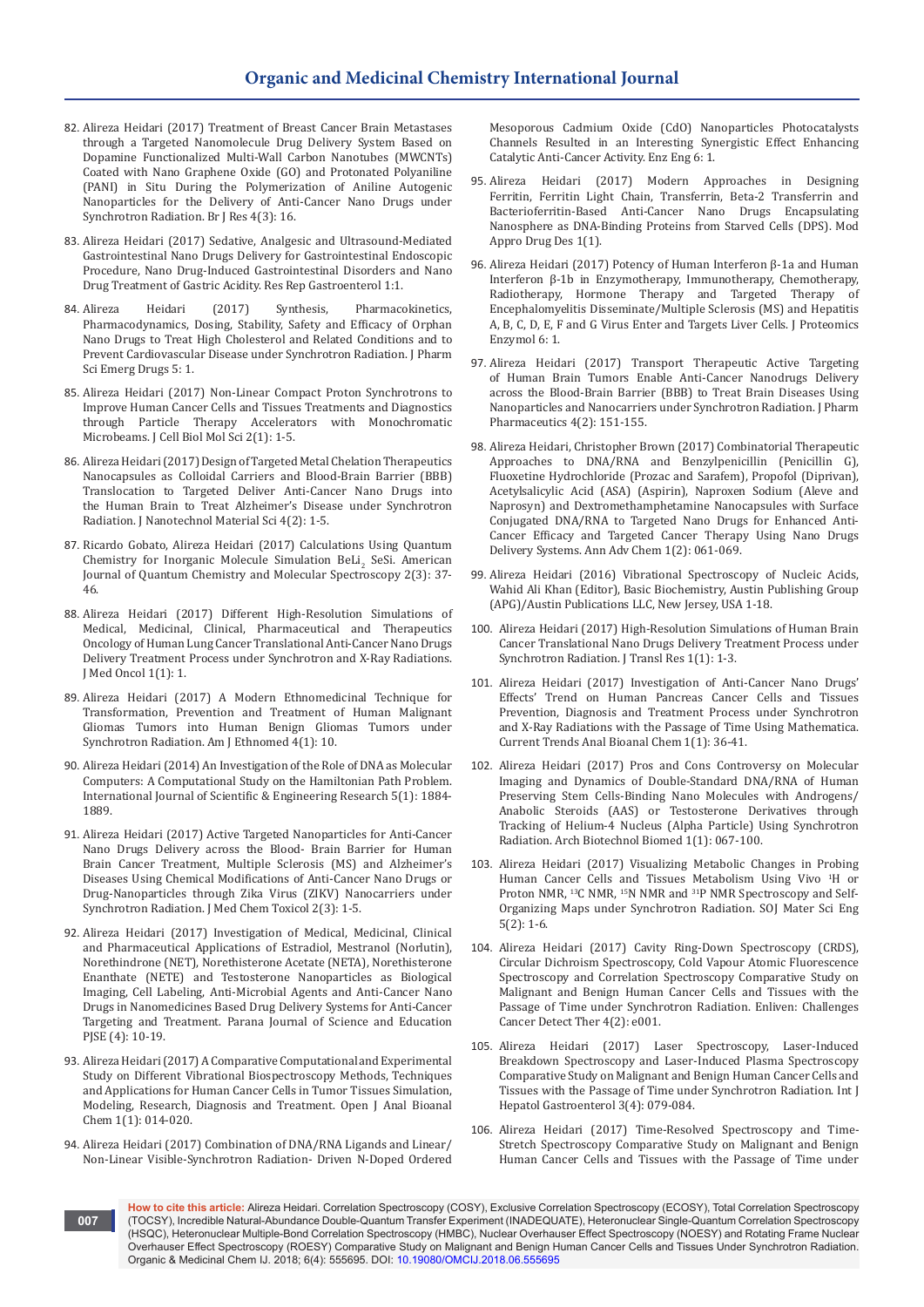[Synchrotron Radiation. Enliven: Pharmacovigilance and Drug Safety](http://www.enlivenarchive.org/articles/timeresolved-spectroscopy-and-timestretch-spectroscopy-comparative-study-onmalignant-and-benign-human-cancer-cells-and-tissues-wit.html)  [4\(2\): e001.](http://www.enlivenarchive.org/articles/timeresolved-spectroscopy-and-timestretch-spectroscopy-comparative-study-onmalignant-and-benign-human-cancer-cells-and-tissues-wit.html)

- 107. Alireza Heidari (2017) Overview of the Role of Vitamins in Reducing Negative Effect of Decapeptyl (Triptorelin Acetate or Pamoate Salts) on Prostate Cancer Cells and Tissues in Prostate Cancer Treatment Process through Transformation of Malignant Prostate Tumors into Benign Prostate Tumors under Synchrotron Radiation. Open J Anal Bioanal Chem 1(1): 021-026.
- 108. Alireza Heidari (2017) Electron Phenomenological Spectroscopy, Electron Paramagnetic Resonance (EPR) Spectroscopy and Electron Spin Resonance (ESR) Spectroscopy Comparative Study on Malignant and Benign Human Cancer Cells and Tissues with the Passage of Time under Synchrotron Radiation. Austin J Anal Pharm Chem 4(3): 1091.
- 109. [Alireza Heidari \(2017\) Therapeutic Nanomedicine Different High-](https://symbiosisonlinepublishing.com/cancerscience-research/cancerscience-research37.php)[Resolution Experimental Images and Computational Simulations for](https://symbiosisonlinepublishing.com/cancerscience-research/cancerscience-research37.php)  [Human Brain Cancer Cells and Tissues Using Nanocarriers Deliver](https://symbiosisonlinepublishing.com/cancerscience-research/cancerscience-research37.php)  [DNA/RNA to Brain Tumors under Synchrotron Radiation with the](https://symbiosisonlinepublishing.com/cancerscience-research/cancerscience-research37.php)  [Passage of Time Using Mathematica and MATLAB. Madridge J Nano](https://symbiosisonlinepublishing.com/cancerscience-research/cancerscience-research37.php)  [Tech. Sci 2 \(2\): 77-83.](https://symbiosisonlinepublishing.com/cancerscience-research/cancerscience-research37.php)
- 110. [Alireza Heidari \(2017\) A Consensus and Prospective Study on](http://www.bibliotics.org/articles/a-consensus-and-prospective-study-on-restoring-cadmium-oxide-cdo-nanoparticles-sensitivity-in-recurrent-ovarian-cancer-by-extendin.pdf)  [Restoring Cadmium Oxide \(CdO\) Nanoparticles Sensitivity in](http://www.bibliotics.org/articles/a-consensus-and-prospective-study-on-restoring-cadmium-oxide-cdo-nanoparticles-sensitivity-in-recurrent-ovarian-cancer-by-extendin.pdf)  [Recurrent Ovarian Cancer by Extending the Cadmium Oxide \(CdO\)](http://www.bibliotics.org/articles/a-consensus-and-prospective-study-on-restoring-cadmium-oxide-cdo-nanoparticles-sensitivity-in-recurrent-ovarian-cancer-by-extendin.pdf)  [Nanoparticles-Free Interval Using Synchrotron Radiation Therapy as](http://www.bibliotics.org/articles/a-consensus-and-prospective-study-on-restoring-cadmium-oxide-cdo-nanoparticles-sensitivity-in-recurrent-ovarian-cancer-by-extendin.pdf)  [Antibody-Drug Conjugate for the Treatment of Limited-Stage Small](http://www.bibliotics.org/articles/a-consensus-and-prospective-study-on-restoring-cadmium-oxide-cdo-nanoparticles-sensitivity-in-recurrent-ovarian-cancer-by-extendin.pdf)  [Cell Diverse Epithelial Cancers. Cancer Clin Res Rep 1\(2\): e001.](http://www.bibliotics.org/articles/a-consensus-and-prospective-study-on-restoring-cadmium-oxide-cdo-nanoparticles-sensitivity-in-recurrent-ovarian-cancer-by-extendin.pdf)
- 111. [Alireza Heidari \(2017\) A Novel and Modern Experimental Imaging](https://symbiosisonlinepublishing.com/cancerscience-research/cancerscience-research37.pdf)  [and Spectroscopy Comparative Study on Malignant and Benign](https://symbiosisonlinepublishing.com/cancerscience-research/cancerscience-research37.pdf)  [Human Cancer Cells and Tissues with the Passage of Time under](https://symbiosisonlinepublishing.com/cancerscience-research/cancerscience-research37.pdf)  [White Synchrotron Radiation. Cancer Sci Res Open Access 4\(2\): 1-8.](https://symbiosisonlinepublishing.com/cancerscience-research/cancerscience-research37.pdf)
- 112. [Alireza Heidari \(2017\) Different High-Resolution Simulations of](http://scholarlypages.org/Articles/oral-cancer/jocr-1-003.php?jid=)  [Medical, Medicinal, Clinical, Pharmaceutical and Therapeutics](http://scholarlypages.org/Articles/oral-cancer/jocr-1-003.php?jid=)  [Oncology of Human Breast Cancer Translational Nano Drugs Delivery](http://scholarlypages.org/Articles/oral-cancer/jocr-1-003.php?jid=)  [Treatment Process under Synchrotron and X-Ray Radiations. J Oral](http://scholarlypages.org/Articles/oral-cancer/jocr-1-003.php?jid=)  [Cancer Res 1\(1\): 12-18.](http://scholarlypages.org/Articles/oral-cancer/jocr-1-003.php?jid=)
- 113. [Alireza Heidari \(2017\) Vibrational Decihertz \(dHz\), Centihertz \(cHz\),](http://www.ijbm.org/articles/IJBM_7(4)_IA1.pdf)  [Millihertz \(mHz\), Microhertz \(μHz\), Nanohertz \(nHz\), Picohertz](http://www.ijbm.org/articles/IJBM_7(4)_IA1.pdf)  [\(pHz\), Femtohertz \(fHz\), Attohertz \(aHz\), Zeptohertz \(zHz\) and](http://www.ijbm.org/articles/IJBM_7(4)_IA1.pdf)  [Yoctohertz \(yHz\) Imaging and Spectroscopy Comparative Study](http://www.ijbm.org/articles/IJBM_7(4)_IA1.pdf)  [on Malignant and Benign Human Cancer Cells and Tissues under](http://www.ijbm.org/articles/IJBM_7(4)_IA1.pdf)  [Synchrotron Radiation. International Journal of Biomedicine 7\(4\):](http://www.ijbm.org/articles/IJBM_7(4)_IA1.pdf)  [335-340.](http://www.ijbm.org/articles/IJBM_7(4)_IA1.pdf)
- 114. [Alireza Heidari \(2017\) Force Spectroscopy and Fluorescence](https://www.ecronicon.com/ecca/pdf/ECCA-02-00036.pdf)  [Spectroscopy Comparative Study on Malignant and Benign Human](https://www.ecronicon.com/ecca/pdf/ECCA-02-00036.pdf)  [Cancer Cells and Tissues with the Passage of Time under Synchrotron](https://www.ecronicon.com/ecca/pdf/ECCA-02-00036.pdf)  [Radiation. EC Cancer 2\(5\): 239-246.](https://www.ecronicon.com/ecca/pdf/ECCA-02-00036.pdf)
- 115. [Alireza Heidari \(2017\) Photoacoustic Spectroscopy, Photoemission](https://bioaccent.org/cancer-sciences/cancer-sciences45.pdf)  [Spectroscopy and Photothermal Spectroscopy Comparative Study](https://bioaccent.org/cancer-sciences/cancer-sciences45.pdf)  [on Malignant and Benign Human Cancer Cells and Tissues with the](https://bioaccent.org/cancer-sciences/cancer-sciences45.pdf)  [Passage of Time under Synchrotron Radiation. BAOJ Cancer Res Ther](https://bioaccent.org/cancer-sciences/cancer-sciences45.pdf)  [3\(4\): 045-052.](https://bioaccent.org/cancer-sciences/cancer-sciences45.pdf)
- 116. Alireza Heidari (2017) J-Spectroscopy, Exchange Spectroscopy (EXSY), Nuclear Overhauser Effect Spectroscopy (NOESY) and Total Correlation Spectroscopy (TOCSY) Comparative Study on Malignant and Benign Human Cancer Cells and Tissues under Synchrotron Radiation. EMS Eng Sci J 1(2): 006-013.
- 117. [Alireza Heidari \(2017\) Neutron Spin Echo Spectroscopy and Spin](https://www.boffinaccess.com/open-access-journals/international-journal-of-biopharmaceutical-sciences/neutron-spin-echo-spectroscopy-and-spin-noise-spectroscopy-comparative-study-ijbs-1-103.php)  [Noise Spectroscopy Comparative Study on Malignant and Benign](https://www.boffinaccess.com/open-access-journals/international-journal-of-biopharmaceutical-sciences/neutron-spin-echo-spectroscopy-and-spin-noise-spectroscopy-comparative-study-ijbs-1-103.php)  [Human Cancer Cells and Tissues with the Passage of Time under](https://www.boffinaccess.com/open-access-journals/international-journal-of-biopharmaceutical-sciences/neutron-spin-echo-spectroscopy-and-spin-noise-spectroscopy-comparative-study-ijbs-1-103.php)  [Synchrotron Radiation. Int J Biopharm Sci 1: 103-107.](https://www.boffinaccess.com/open-access-journals/international-journal-of-biopharmaceutical-sciences/neutron-spin-echo-spectroscopy-and-spin-noise-spectroscopy-comparative-study-ijbs-1-103.php)
- 118. Alireza Heidari (2017) Vibrational Decahertz (daHz), Hectohertz (hHz), Kilohertz (kHz), Megahertz (MHz), Gigahertz (GHz), Terahertz (THz), Petahertz (PHz), Exahertz (EHz), Zettahertz (ZHz) and Yottahertz (YHz) Imaging and Spectroscopy Comparative Study

on Malignant and Benign Human Cancer Cells and Tissues under Synchrotron Radiation. Madridge J Anal Sci Instrum 2(1): 41-46.

- 119. [Alireza Heidari \(2018\) Two-Dimensional Infrared Correlation](http://www.annexpublishers.co/articles/JMSN/6101-Two-Dimensional-Infrared-Correlation-Spectroscopy-Linear.pdf)  [Spectroscopy, Linear Two-Dimensional Infrared Spectroscopy and](http://www.annexpublishers.co/articles/JMSN/6101-Two-Dimensional-Infrared-Correlation-Spectroscopy-Linear.pdf)  [Non-Linear Two-Dimensional Infrared Spectroscopy Comparative](http://www.annexpublishers.co/articles/JMSN/6101-Two-Dimensional-Infrared-Correlation-Spectroscopy-Linear.pdf)  [Study on Malignant and Benign Human Cancer Cells and Tissues](http://www.annexpublishers.co/articles/JMSN/6101-Two-Dimensional-Infrared-Correlation-Spectroscopy-Linear.pdf)  [under Synchrotron Radiation with the Passage of Time. J Mater Sci](http://www.annexpublishers.co/articles/JMSN/6101-Two-Dimensional-Infrared-Correlation-Spectroscopy-Linear.pdf)  [Nanotechnol 6\(1\): 101.](http://www.annexpublishers.co/articles/JMSN/6101-Two-Dimensional-Infrared-Correlation-Spectroscopy-Linear.pdf)
- 120. [Alireza Heidari \(2018\) Fourier Transform Infrared \(FTIR\)](http://www.opastonline.com/wp-content/uploads/2018/01/fourier-transform-infrared-spectroscopy-near-infrared-spectroscopy-mid-infrared-spectroscopy-comparative-study-on-malignant-benign-human-cancer-cells-tissues-ijnn-18-001.pdf)  [Spectroscopy, Near-Infrared Spectroscopy \(NIRS\) and Mid-Infrared](http://www.opastonline.com/wp-content/uploads/2018/01/fourier-transform-infrared-spectroscopy-near-infrared-spectroscopy-mid-infrared-spectroscopy-comparative-study-on-malignant-benign-human-cancer-cells-tissues-ijnn-18-001.pdf)  [Spectroscopy \(MIRS\) Comparative Study on Malignant and Benign](http://www.opastonline.com/wp-content/uploads/2018/01/fourier-transform-infrared-spectroscopy-near-infrared-spectroscopy-mid-infrared-spectroscopy-comparative-study-on-malignant-benign-human-cancer-cells-tissues-ijnn-18-001.pdf)  [Human Cancer Cells and Tissues under Synchrotron Radiation with](http://www.opastonline.com/wp-content/uploads/2018/01/fourier-transform-infrared-spectroscopy-near-infrared-spectroscopy-mid-infrared-spectroscopy-comparative-study-on-malignant-benign-human-cancer-cells-tissues-ijnn-18-001.pdf)  [the Passage of Time. Int J Nanotechnol Nanomed 3\(1\): 1- 6.](http://www.opastonline.com/wp-content/uploads/2018/01/fourier-transform-infrared-spectroscopy-near-infrared-spectroscopy-mid-infrared-spectroscopy-comparative-study-on-malignant-benign-human-cancer-cells-tissues-ijnn-18-001.pdf)
- 121. Alireza Heidari (2018) Infrared Photo Dissociation Spectroscopy and Infrared Correlation Table Spectroscopy Comparative Study on Malignant and Benign Human Cancer Cells and Tissues under Synchrotron Radiation with the Passage of Time. Austin Pharmacol Pharm 3(1): 1011.
- 122. Alireza Heidari (2017) Novel and Transcendental Prevention, Diagnosis and Treatment Strategies for Investigation of Interaction among Human Blood Cancer Cells, Tissues, Tumors and Metastases with Synchrotron Radiation under Anti-Cancer Nano Drugs Delivery Efficacy Using MATLAB Modeling and Simulation. Madridge J Nov Drug Res 1(1): 18-24.
- 123. [Alireza Heidari \(2018\) Comparative Study on Malignant and Benign](http://medcraveonline.com/OAJTMR/OAJTMR-02-00026.pdf)  [Human Cancer Cells and Tissues with the Passage of Time under](http://medcraveonline.com/OAJTMR/OAJTMR-02-00026.pdf)  [Synchrotron Radiation, Open Access J Trans Med Res 2\(1\): 00026-](http://medcraveonline.com/OAJTMR/OAJTMR-02-00026.pdf) [00032.](http://medcraveonline.com/OAJTMR/OAJTMR-02-00026.pdf)
- 124. [Marcia Regina Risso Gobato, Ricardo Gobato, Alireza Heidari \(2018\)](http://www.sciencepublishinggroup.com/journal/paperinfo?journalid=241&doi=10.11648/j.larp.20180301.11)  [Planting of Jaboticaba Trees for Landscape Repair of Degraded Area.](http://www.sciencepublishinggroup.com/journal/paperinfo?journalid=241&doi=10.11648/j.larp.20180301.11)  [Landscape Architecture and Regional Planning 3\(1\): 1-9.](http://www.sciencepublishinggroup.com/journal/paperinfo?journalid=241&doi=10.11648/j.larp.20180301.11)
- 125. Alireza Heidari (2018) Fluorescence Spectroscopy, Phosphorescence Spectroscopy and Luminescence Spectroscopy Comparative Study on Malignant and Benign Human Cancer Cells and Tissues under Synchrotron Radiation with the Passage of Time. SM J Clin. Med. Imaging 4(1): 1018.
- 126. Alireza Heidari (2018) Nuclear Inelastic Scattering Spectroscopy (NISS) and Nuclear Inelastic Absorption Spectroscopy (NIAS) Comparative Study on Malignant and Benign Human Cancer Cells and Tissues under Synchrotron Radiation. Int J Pharm Sci 2(1): 1-14.
- 127. [Alireza Heidari \(2018\) X-Ray Diffraction \(XRD\), Powder X-Ray](https://www.gudapuris.com/articles/JOR-2-e201.pdf)  [Diffraction \(PXRD\) and Energy-Dispersive X- Ray Diffraction \(EDXRD\)](https://www.gudapuris.com/articles/JOR-2-e201.pdf)  [Comparative Study on Malignant and Benign Human Cancer Cells and](https://www.gudapuris.com/articles/JOR-2-e201.pdf)  [Tissues under Synchrotron Radiation. J Oncol Res 2\(1\): 1-14.](https://www.gudapuris.com/articles/JOR-2-e201.pdf)
- 128. Alireza Heidari (2018) Correlation Two-Dimensional Nuclear Magnetic Resonance (NMR) (2D-NMR) (COSY) Imaging and Spectroscopy Comparative Study on Malignant and Benign Human Cancer Cells and Tissues under Synchrotron Radiation. EMS Can Sci 1: 1-001.
- 129. Alireza Heidari (2018) Thermal Spectroscopy, Photothermal Microspectroscopy, Microspectroscopy, Thermal Macrospectroscopy and Photothermal Macrospectroscopy Comparative Study on Malignant and Benign Human Cancer Cells and Tissues with the Passage of Time under Synchrotron Radiation. SM J Biometrics Biostat 3(1): 1024.
- 130. [Alireza Heidari \(2018\) A Modern and Comprehensive Experimental](http://www.lupinepublishers.com/oajom/pdf/OAJOM.MS.ID.000104.pdf)  [Biospectroscopic Comparative Study on Human Common](http://www.lupinepublishers.com/oajom/pdf/OAJOM.MS.ID.000104.pdf)  [Cancers'Cells, Tissues and Tumors before and after Synchrotron](http://www.lupinepublishers.com/oajom/pdf/OAJOM.MS.ID.000104.pdf)  [Radiation Therapy. Open Acc J Oncol Med 1\(1\).](http://www.lupinepublishers.com/oajom/pdf/OAJOM.MS.ID.000104.pdf)
- 131. [Alireza Heidari \(2018\) Heteronuclear Correlation Experiments such](https://juniperpublishers.com/jetr/pdf/JETR.MS.ID.555604.pdf)  [as Heteronuclear Single-Quantum Correlation Spectroscopy \(HSQC\),](https://juniperpublishers.com/jetr/pdf/JETR.MS.ID.555604.pdf)  [Heteronuclear Multiple-Quantum Correlation Spectroscopy \(HMQC\)](https://juniperpublishers.com/jetr/pdf/JETR.MS.ID.555604.pdf)

**How to cite this article:** Alireza Heidari. Correlation Spectroscopy (COSY), Exclusive Correlation Spectroscopy (ECOSY), Total Correlation Spectroscopy (TOCSY), Incredible Natural-Abundance Double-Quantum Transfer Experiment (INADEQUATE), Heteronuclear Single-Quantum Correlation Spectroscopy (HSQC), Heteronuclear Multiple-Bond Correlation Spectroscopy (HMBC), Nuclear Overhauser Effect Spectroscopy (NOESY) and Rotating Frame Nuclear Overhauser Effect Spectroscopy (ROESY) Comparative Study on Malignant and Benign Human Cancer Cells and Tissues Under Synchrotron Radiation. Organic & Medicinal Chem IJ. 2018; 6(4): 555695. DOI: [10.19080/OMCIJ.2018.06.555695](http://dx.doi.org/10.19080/OMCIJ.2018.06.555695) **008**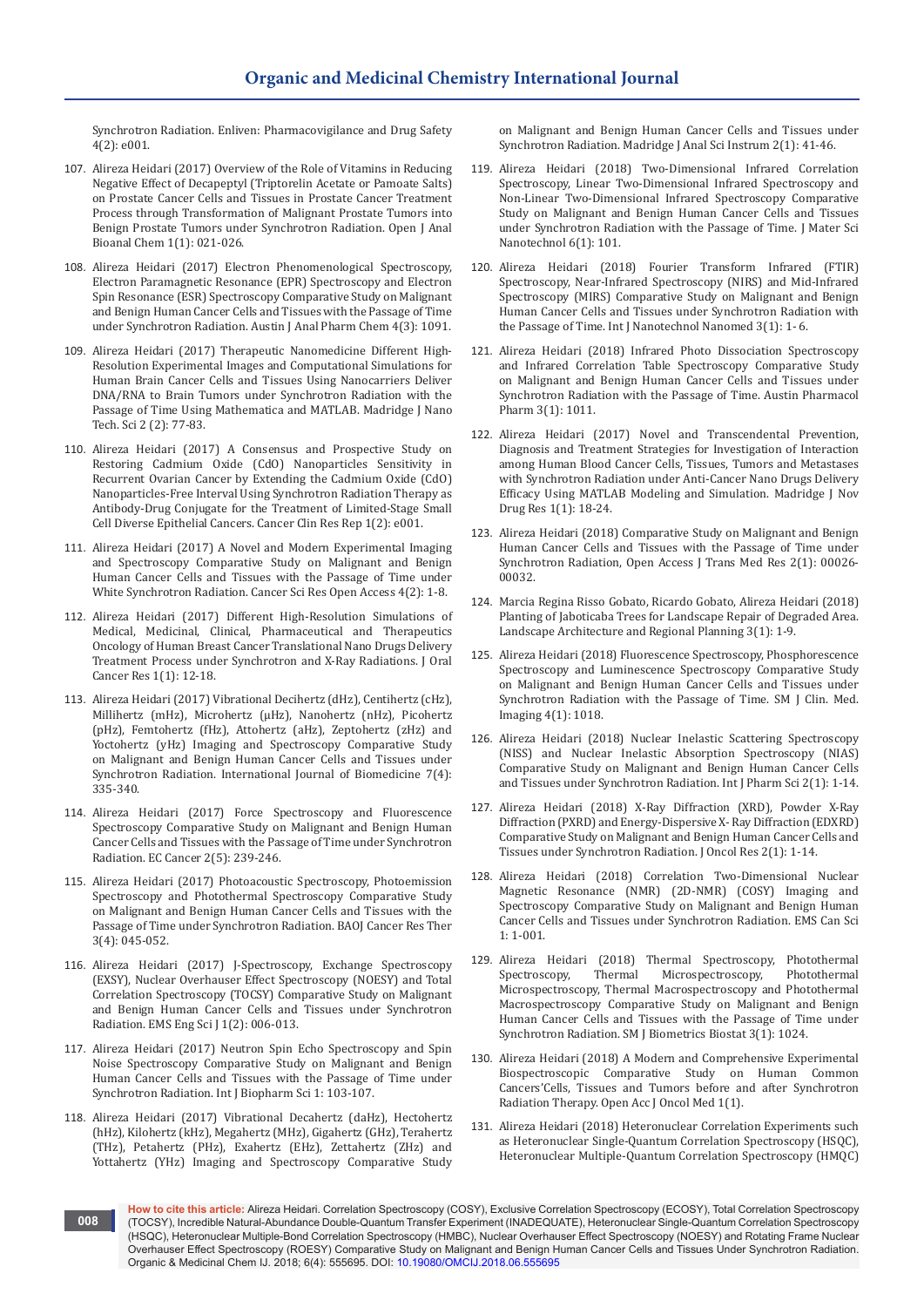[and Heteronuclear Multiple-Bond Correlation Spectroscopy \(HMBC\)](https://juniperpublishers.com/jetr/pdf/JETR.MS.ID.555604.pdf)  [Comparative Study on Malignant and Benign Human Endocrinology](https://juniperpublishers.com/jetr/pdf/JETR.MS.ID.555604.pdf)  [and Thyroid Cancer Cells and Tissues under Synchrotron Radiation. J](https://juniperpublishers.com/jetr/pdf/JETR.MS.ID.555604.pdf)  [Endocrinol Thyroid Res 3\(1\): 555603.](https://juniperpublishers.com/jetr/pdf/JETR.MS.ID.555604.pdf)

- 132. Alireza Heidari (2018) Nuclear Resonance Vibrational Spectroscopy (NRVS), Nuclear Inelastic Scattering Spectroscopy (NISS), Nuclear Inelastic Absorption Spectroscopy (NIAS) and Nuclear Resonant Inelastic X-Ray Scattering Spectroscopy (NRIXSS) Comparative Study on Malignant and Benign Human Cancer Cells and Tissues under Synchrotron Radiation. Int J Bioorg Chem Mol Biol 6(1e): 1-5.
- 133. [Alireza Heidari \(2018\) A Novel and Modern Experimental](http://crimsonpublishers.com/gjem/pdf/GJEM.000514.pdf)  [Approach to Vibrational Circular Dichroism Spectroscopy and Video](http://crimsonpublishers.com/gjem/pdf/GJEM.000514.pdf)  [Spectroscopy Comparative Study on Malignant and Benign Human](http://crimsonpublishers.com/gjem/pdf/GJEM.000514.pdf)  [Cancer Cells and Tissues with the Passage of Time under White and](http://crimsonpublishers.com/gjem/pdf/GJEM.000514.pdf)  [Monochromatic Synchrotron Radiation. Glob J Endocrinol Metab](http://crimsonpublishers.com/gjem/pdf/GJEM.000514.pdf)  [1\(3\): 514-519.](http://crimsonpublishers.com/gjem/pdf/GJEM.000514.pdf)
- 134. Alireza Heidari (2018) Pros and Cons Controversy on Heteronuclear Correlation Experiments such as Heteronuclear Single-Quantum Correlation Spectroscopy (HSQC), Heteronuclear Multiple-Quantum Correlation Spectroscopy (HMQC) and Heteronuclear Multiple-Bond Correlation Spectroscopy (HMBC) Comparative Study on Malignant and Benign Human Cancer Cells and Tissues under Synchrotron Radiation. EMS Pharma J 1(1): 002-008.
- 135. [Alireza Heidari \(2018\) A Modern Comparative and Comprehensive](http://www.avensonline.org/wp-content/uploads/JAMT-2474-1914-03-0007.pdf%5d)  [Experimental Biospectroscopic Study on Different Types of Infrared](http://www.avensonline.org/wp-content/uploads/JAMT-2474-1914-03-0007.pdf%5d)  [Spectroscopy of Malignant and Benign Human Cancer Cells and](http://www.avensonline.org/wp-content/uploads/JAMT-2474-1914-03-0007.pdf%5d)  [Tissues with the Passage of Time under Synchrotron Radiation. J](http://www.avensonline.org/wp-content/uploads/JAMT-2474-1914-03-0007.pdf%5d)  [Analyt Molecul Tech 3\(1\): 8.](http://www.avensonline.org/wp-content/uploads/JAMT-2474-1914-03-0007.pdf%5d)
- 136. [Alireza Heidari \(2018\) Investigation of Cancer Types Using](http://journal-ems.com/index.php/emsj/article/view/29)  [Synchrotron Technology for Proton Beam Therapy: An Experimental](http://journal-ems.com/index.php/emsj/article/view/29)  [Biospectroscopic Comparative Study. European Modern Studies](http://journal-ems.com/index.php/emsj/article/view/29)  [Journal 2\(1\): 13-29.](http://journal-ems.com/index.php/emsj/article/view/29)
- 137. [Alireza Heidari \(2018\) Saturated Spectroscopy and Unsaturated](https://www.peertechz.com/articles/saturated-spectroscopy-and-unsaturated-spectroscopy-comparative-study-on-malignant-and-benign-human-cancer-cells-and-tissues-with-the-passage-of-time-under-synchrotron-radiation)  [Spectroscopy Comparative Study on Malignant and Benign Human](https://www.peertechz.com/articles/saturated-spectroscopy-and-unsaturated-spectroscopy-comparative-study-on-malignant-and-benign-human-cancer-cells-and-tissues-with-the-passage-of-time-under-synchrotron-radiation)  [Cancer Cells and Tissues with the Passage of Time under Synchrotron](https://www.peertechz.com/articles/saturated-spectroscopy-and-unsaturated-spectroscopy-comparative-study-on-malignant-and-benign-human-cancer-cells-and-tissues-with-the-passage-of-time-under-synchrotron-radiation)  [Radiation. Imaging J Clin Medical Sci 5 \(1\): 001-007.](https://www.peertechz.com/articles/saturated-spectroscopy-and-unsaturated-spectroscopy-comparative-study-on-malignant-and-benign-human-cancer-cells-and-tissues-with-the-passage-of-time-under-synchrotron-radiation)
- 138. [Alireza Heidari \(2018\) Small-Angle Neutron Scattering \(SANS\)](https://scidoc.org/IJBCMB-2332-2756-06-002e.php)  [and Wide-Angle X-Ray Diffraction \(WAXD\) Comparative Study](https://scidoc.org/IJBCMB-2332-2756-06-002e.php)  [on Malignant and Benign Human Cancer Cells and Tissues under](https://scidoc.org/IJBCMB-2332-2756-06-002e.php)  [Synchrotron Radiation. Int J Bioorg Chem Mol Biol 6\(2e\): 1-6.](https://scidoc.org/IJBCMB-2332-2756-06-002e.php)
- 139. [Alireza Heidari \(2018\) Investigation of Bladder Cancer, Breast Cancer,](https://www.google.com/url?sa=t&rct=j&q=&esrc=s&source=web&cd=1&ved=0ahUKEwiZxN-Nh4rbAhXUXn0KHRvwDyQQFggoMAA&url=http%3A%2F%2Fwww.lupinepublishers.com%2Ftrsd%2Fpdf%2FTRSD.MS.ID.000102.pdf&usg=AOvVaw2Bz2hLAXkHmHxsamGx8KV9)  [Colorectal Cancer, Endometrial Cancer, Kidney Cancer, Leukemia,](https://www.google.com/url?sa=t&rct=j&q=&esrc=s&source=web&cd=1&ved=0ahUKEwiZxN-Nh4rbAhXUXn0KHRvwDyQQFggoMAA&url=http%3A%2F%2Fwww.lupinepublishers.com%2Ftrsd%2Fpdf%2FTRSD.MS.ID.000102.pdf&usg=AOvVaw2Bz2hLAXkHmHxsamGx8KV9)  [Liver, Lung Cancer, Melanoma, Non-Hodgkin Lymphoma, Pancreatic](https://www.google.com/url?sa=t&rct=j&q=&esrc=s&source=web&cd=1&ved=0ahUKEwiZxN-Nh4rbAhXUXn0KHRvwDyQQFggoMAA&url=http%3A%2F%2Fwww.lupinepublishers.com%2Ftrsd%2Fpdf%2FTRSD.MS.ID.000102.pdf&usg=AOvVaw2Bz2hLAXkHmHxsamGx8KV9)  [Cancer, Prostate Cancer, Thyroid Cancer and Non-Melanoma Skin](https://www.google.com/url?sa=t&rct=j&q=&esrc=s&source=web&cd=1&ved=0ahUKEwiZxN-Nh4rbAhXUXn0KHRvwDyQQFggoMAA&url=http%3A%2F%2Fwww.lupinepublishers.com%2Ftrsd%2Fpdf%2FTRSD.MS.ID.000102.pdf&usg=AOvVaw2Bz2hLAXkHmHxsamGx8KV9)  [Cancer Using Synchrotron Technology for Proton Beam Therapy: An](https://www.google.com/url?sa=t&rct=j&q=&esrc=s&source=web&cd=1&ved=0ahUKEwiZxN-Nh4rbAhXUXn0KHRvwDyQQFggoMAA&url=http%3A%2F%2Fwww.lupinepublishers.com%2Ftrsd%2Fpdf%2FTRSD.MS.ID.000102.pdf&usg=AOvVaw2Bz2hLAXkHmHxsamGx8KV9)  [Experimental Biospectroscopic Comparative Study. Ther Res Skin Dis](https://www.google.com/url?sa=t&rct=j&q=&esrc=s&source=web&cd=1&ved=0ahUKEwiZxN-Nh4rbAhXUXn0KHRvwDyQQFggoMAA&url=http%3A%2F%2Fwww.lupinepublishers.com%2Ftrsd%2Fpdf%2FTRSD.MS.ID.000102.pdf&usg=AOvVaw2Bz2hLAXkHmHxsamGx8KV9)  [1\(1\).](https://www.google.com/url?sa=t&rct=j&q=&esrc=s&source=web&cd=1&ved=0ahUKEwiZxN-Nh4rbAhXUXn0KHRvwDyQQFggoMAA&url=http%3A%2F%2Fwww.lupinepublishers.com%2Ftrsd%2Fpdf%2FTRSD.MS.ID.000102.pdf&usg=AOvVaw2Bz2hLAXkHmHxsamGx8KV9)
- 140. Alireza Heidari (2018) Attenuated Total Reflectance Fourier Transform Infrared (ATR-FTIR) Spectroscopy, Micro-Attenuated Total Reflectance Fourier Transform Infrared (Micro-ATR-FTIR) Spectroscopy and Macro-Attenuated Total Reflectance Fourier Transform Infrared (Macro-ATR-FTIR) Spectroscopy Comparative Study on Malignant and Benign Human Cancer Cells and Tissues under Synchrotron Radiation with the Passage of Time. International Journal of Chemistry Papers 2(1): 1-12.
- 141. [Alireza Heidari \(2018\) Mössbauer Spectroscopy, Mössbauer Emission](https://www.google.com/url?sa=t&rct=j&q=&esrc=s&source=web&cd=1&ved=0ahUKEwjjm7DthorbAhXKfSsKHXqjBisQFggmMAA&url=https%3A%2F%2Factascientific.com%2FASCB%2Fpdf%2FASCB-02-0030.pdf&usg=AOvVaw0IY8kbYy-ofN4mKrqiQOKv)  [Spectroscopy and 57Fe Mössbauer Spectroscopy Comparative Study](https://www.google.com/url?sa=t&rct=j&q=&esrc=s&source=web&cd=1&ved=0ahUKEwjjm7DthorbAhXKfSsKHXqjBisQFggmMAA&url=https%3A%2F%2Factascientific.com%2FASCB%2Fpdf%2FASCB-02-0030.pdf&usg=AOvVaw0IY8kbYy-ofN4mKrqiQOKv)  [on Malignant and Benign Human Cancer Cells and Tissues under](https://www.google.com/url?sa=t&rct=j&q=&esrc=s&source=web&cd=1&ved=0ahUKEwjjm7DthorbAhXKfSsKHXqjBisQFggmMAA&url=https%3A%2F%2Factascientific.com%2FASCB%2Fpdf%2FASCB-02-0030.pdf&usg=AOvVaw0IY8kbYy-ofN4mKrqiQOKv)  [Synchrotron Radiation. Acta Scientific Cancer Biology 2\(3\): 17-20.](https://www.google.com/url?sa=t&rct=j&q=&esrc=s&source=web&cd=1&ved=0ahUKEwjjm7DthorbAhXKfSsKHXqjBisQFggmMAA&url=https%3A%2F%2Factascientific.com%2FASCB%2Fpdf%2FASCB-02-0030.pdf&usg=AOvVaw0IY8kbYy-ofN4mKrqiQOKv)
- 142. [Alireza Heidari \(2018\) Comparative Study on Malignant and Benign](https://www.google.com/url?sa=t&rct=j&q=&esrc=s&source=web&cd=1&ved=0ahUKEwiv183bhorbAhUKWX0KHQDKAwwQFggmMAA&url=http%3A%2F%2Fmedcraveonline.com%2FOAJTMR%2FOAJTMR-02-00026.pdf&usg=AOvVaw3M0qG_QvU5-Lua7qbN8qhe)  [Human Cancer Cells and Tissues under Synchrotron Radiation with](https://www.google.com/url?sa=t&rct=j&q=&esrc=s&source=web&cd=1&ved=0ahUKEwiv183bhorbAhUKWX0KHQDKAwwQFggmMAA&url=http%3A%2F%2Fmedcraveonline.com%2FOAJTMR%2FOAJTMR-02-00026.pdf&usg=AOvVaw3M0qG_QvU5-Lua7qbN8qhe)  [the Passage of Time. Organic & Medicinal Chem IJ 6\(1\): 555676.](https://www.google.com/url?sa=t&rct=j&q=&esrc=s&source=web&cd=1&ved=0ahUKEwiv183bhorbAhUKWX0KHQDKAwwQFggmMAA&url=http%3A%2F%2Fmedcraveonline.com%2FOAJTMR%2FOAJTMR-02-00026.pdf&usg=AOvVaw3M0qG_QvU5-Lua7qbN8qhe)
- 143. [Alireza Heidari \(2018\) Correlation Spectroscopy, Exclusive](https://www.google.com/url?sa=t&rct=j&q=&esrc=s&source=web&cd=1&ved=0ahUKEwj8x-TNhorbAhXQWysKHcERDyQQFggmMAA&url=http%3A%2F%2Fwww.scireslit.com%2FBioanalysis%2FIJBB-ID12.pdf&usg=AOvVaw2uY8ic-brixpVHf8yr-eRw)  [Correlation Spectroscopy and Total Correlation Spectroscopy](https://www.google.com/url?sa=t&rct=j&q=&esrc=s&source=web&cd=1&ved=0ahUKEwj8x-TNhorbAhXQWysKHcERDyQQFggmMAA&url=http%3A%2F%2Fwww.scireslit.com%2FBioanalysis%2FIJBB-ID12.pdf&usg=AOvVaw2uY8ic-brixpVHf8yr-eRw)  [Comparative Study on Malignant and Benign Human AIDS-](https://www.google.com/url?sa=t&rct=j&q=&esrc=s&source=web&cd=1&ved=0ahUKEwj8x-TNhorbAhXQWysKHcERDyQQFggmMAA&url=http%3A%2F%2Fwww.scireslit.com%2FBioanalysis%2FIJBB-ID12.pdf&usg=AOvVaw2uY8ic-brixpVHf8yr-eRw)[Related Cancers Cells and Tissues with the Passage of Time under](https://www.google.com/url?sa=t&rct=j&q=&esrc=s&source=web&cd=1&ved=0ahUKEwj8x-TNhorbAhXQWysKHcERDyQQFggmMAA&url=http%3A%2F%2Fwww.scireslit.com%2FBioanalysis%2FIJBB-ID12.pdf&usg=AOvVaw2uY8ic-brixpVHf8yr-eRw)  [Synchrotron Radiation. Int J Bioanal Biomed 2\(1\): 001-007.](https://www.google.com/url?sa=t&rct=j&q=&esrc=s&source=web&cd=1&ved=0ahUKEwj8x-TNhorbAhXQWysKHcERDyQQFggmMAA&url=http%3A%2F%2Fwww.scireslit.com%2FBioanalysis%2FIJBB-ID12.pdf&usg=AOvVaw2uY8ic-brixpVHf8yr-eRw)
- 144. [Alireza Heidari \(2018\) Biomedical Instrumentation and Applications](https://www.google.com/url?sa=t&rct=j&q=&esrc=s&source=web&cd=1&ved=0ahUKEwiVy9C8horbAhUKWysKHV2-CCQQFggmMAA&url=http%3A%2F%2Fwww.scireslit.com%2FNanotechnology%2FAJNN-ID11.pdf&usg=AOvVaw2CQptG13r2pUEuJvxVI-tl)  [of Biospectroscopic Methods and Techniques in Malignant and](https://www.google.com/url?sa=t&rct=j&q=&esrc=s&source=web&cd=1&ved=0ahUKEwiVy9C8horbAhUKWysKHV2-CCQQFggmMAA&url=http%3A%2F%2Fwww.scireslit.com%2FNanotechnology%2FAJNN-ID11.pdf&usg=AOvVaw2CQptG13r2pUEuJvxVI-tl)  [Benign Human Cancer Cells and Tissues Studies under Synchrotron](https://www.google.com/url?sa=t&rct=j&q=&esrc=s&source=web&cd=1&ved=0ahUKEwiVy9C8horbAhUKWysKHV2-CCQQFggmMAA&url=http%3A%2F%2Fwww.scireslit.com%2FNanotechnology%2FAJNN-ID11.pdf&usg=AOvVaw2CQptG13r2pUEuJvxVI-tl)  [Radiation and Anti-Cancer Nano Drugs Delivery. Am J Nanotechnol](https://www.google.com/url?sa=t&rct=j&q=&esrc=s&source=web&cd=1&ved=0ahUKEwiVy9C8horbAhUKWysKHV2-CCQQFggmMAA&url=http%3A%2F%2Fwww.scireslit.com%2FNanotechnology%2FAJNN-ID11.pdf&usg=AOvVaw2CQptG13r2pUEuJvxVI-tl)  [Nanomed 1\(1\): 001- 009.](https://www.google.com/url?sa=t&rct=j&q=&esrc=s&source=web&cd=1&ved=0ahUKEwiVy9C8horbAhUKWysKHV2-CCQQFggmMAA&url=http%3A%2F%2Fwww.scireslit.com%2FNanotechnology%2FAJNN-ID11.pdf&usg=AOvVaw2CQptG13r2pUEuJvxVI-tl)
- 145. Alireza Heidari (2018) Vivo 1H or Proton NMR, 13C NMR, 15N NMR and 31P NMR Spectroscopy Comparative Study on Malignant and Benign Human Cancer Cells and Tissues under Synchrotron Radiation. Ann Biomet Biostat 1(1): 1001.
- 146. [Alireza Heidari \(2018\) Grazing-Incidence Small-Angle Neutron](https://www.google.com/url?sa=t&rct=j&q=&esrc=s&source=web&cd=1&ved=0ahUKEwj54tymhorbAhUbfSsKHc35BzAQFggmMAA&url=http%3A%2F%2Fremedypublications.com%2Fannals-of-cardiovascular-surgery%2Farticles%2Fpdfs_folder%2Facs-v1-id1006.pdf&usg=AOvVaw3cPTGF2Y0luXdoWJ4)  [Scattering \(GISANS\) and Grazing-Incidence X-Ray Diffraction \(GIXD\)](https://www.google.com/url?sa=t&rct=j&q=&esrc=s&source=web&cd=1&ved=0ahUKEwj54tymhorbAhUbfSsKHc35BzAQFggmMAA&url=http%3A%2F%2Fremedypublications.com%2Fannals-of-cardiovascular-surgery%2Farticles%2Fpdfs_folder%2Facs-v1-id1006.pdf&usg=AOvVaw3cPTGF2Y0luXdoWJ4)  [Comparative Study on Malignant and Benign Human Cancer Cells,](https://www.google.com/url?sa=t&rct=j&q=&esrc=s&source=web&cd=1&ved=0ahUKEwj54tymhorbAhUbfSsKHc35BzAQFggmMAA&url=http%3A%2F%2Fremedypublications.com%2Fannals-of-cardiovascular-surgery%2Farticles%2Fpdfs_folder%2Facs-v1-id1006.pdf&usg=AOvVaw3cPTGF2Y0luXdoWJ4)  [Tissues and Tumors under Synchrotron Radiation. Ann Cardiovasc](https://www.google.com/url?sa=t&rct=j&q=&esrc=s&source=web&cd=1&ved=0ahUKEwj54tymhorbAhUbfSsKHc35BzAQFggmMAA&url=http%3A%2F%2Fremedypublications.com%2Fannals-of-cardiovascular-surgery%2Farticles%2Fpdfs_folder%2Facs-v1-id1006.pdf&usg=AOvVaw3cPTGF2Y0luXdoWJ4)  [Surg 1\(2\): 1006.](https://www.google.com/url?sa=t&rct=j&q=&esrc=s&source=web&cd=1&ved=0ahUKEwj54tymhorbAhUbfSsKHc35BzAQFggmMAA&url=http%3A%2F%2Fremedypublications.com%2Fannals-of-cardiovascular-surgery%2Farticles%2Fpdfs_folder%2Facs-v1-id1006.pdf&usg=AOvVaw3cPTGF2Y0luXdoWJ4)
- 147. [Alireza Heidari \(2018\) Adsorption Isotherms and Kinetics of Multi-](https://www.researchgate.net/publication/324515992_Adsorption_Isotherms_and_Kinetics_of_Multi-Walled_Carbon_Nanotubes_MWCNTs_Boron_Nitride_Nanotubes_BNNTs_Amorphous_Boron_Nitride_Nanotubes_a-BNNTs_and_Hexagonal_Boron_Nitride_Nanotubes_h-BNNTs_for_Elim)[Walled Carbon Nanotubes \(MWCNTs\), Boron Nitride Nanotubes](https://www.researchgate.net/publication/324515992_Adsorption_Isotherms_and_Kinetics_of_Multi-Walled_Carbon_Nanotubes_MWCNTs_Boron_Nitride_Nanotubes_BNNTs_Amorphous_Boron_Nitride_Nanotubes_a-BNNTs_and_Hexagonal_Boron_Nitride_Nanotubes_h-BNNTs_for_Elim)  [\(BNNTs\), Amorphous Boron Nitride Nanotubes \(a-BNNTs\) and](https://www.researchgate.net/publication/324515992_Adsorption_Isotherms_and_Kinetics_of_Multi-Walled_Carbon_Nanotubes_MWCNTs_Boron_Nitride_Nanotubes_BNNTs_Amorphous_Boron_Nitride_Nanotubes_a-BNNTs_and_Hexagonal_Boron_Nitride_Nanotubes_h-BNNTs_for_Elim)  [Hexagonal Boron Nitride Nanotubes \(h-BNNTs\) for Eliminating](https://www.researchgate.net/publication/324515992_Adsorption_Isotherms_and_Kinetics_of_Multi-Walled_Carbon_Nanotubes_MWCNTs_Boron_Nitride_Nanotubes_BNNTs_Amorphous_Boron_Nitride_Nanotubes_a-BNNTs_and_Hexagonal_Boron_Nitride_Nanotubes_h-BNNTs_for_Elim)  [Carcinoma, Sarcoma, Lymphoma, Leukemia, Germ Cell Tumor and](https://www.researchgate.net/publication/324515992_Adsorption_Isotherms_and_Kinetics_of_Multi-Walled_Carbon_Nanotubes_MWCNTs_Boron_Nitride_Nanotubes_BNNTs_Amorphous_Boron_Nitride_Nanotubes_a-BNNTs_and_Hexagonal_Boron_Nitride_Nanotubes_h-BNNTs_for_Elim)  [Blastoma Cancer Cells and Tissues. Clin Med Rev Case Rep 5: 201.](https://www.researchgate.net/publication/324515992_Adsorption_Isotherms_and_Kinetics_of_Multi-Walled_Carbon_Nanotubes_MWCNTs_Boron_Nitride_Nanotubes_BNNTs_Amorphous_Boron_Nitride_Nanotubes_a-BNNTs_and_Hexagonal_Boron_Nitride_Nanotubes_h-BNNTs_for_Elim)
- 148. Alireza Heidari (2018) Correlation Spectroscopy (COSY), Exclusive Correlation Spectroscopy (ECOSY), Total Correlation Spectroscopy (TOCSY), Incredible Natural-Abundance Double-Quantum Transfer Experiment (INADEQUATE), Heteronuclear Single-Quantum Correlation Spectroscopy (HSQC), Heteronuclear Multiple-Bond Correlation Spectroscopy (HMBC), Nuclear Overhauser Effect Spectroscopy (NOESY) and Rotating Frame Nuclear Overhauser Effect Spectroscopy (ROESY) Comparative Study on Malignant and Benign Human Cancer Cells and Tissues under Synchrotron Radiation. Acta Scientific Pharmaceutical Sciences 2(5): 30-35.
- 149. Alireza Heidari (2018) Small-Angle X-Ray Scattering (SAXS), Ultra-Small Angle X-Ray Scattering (USAXS), Fluctuation X-Ray Scattering (FXS), Wide-Angle X-Ray Scattering (WAXS), Grazing-Incidence Small-Angle X-Ray Scattering (GISAXS), Grazing-Incidence Wide-Angle X-Ray Scattering (GIWAXS), Small-Angle Neutron Scattering (SANS), Grazing-Incidence Small-Angle Neutron Scattering (GISANS), X-Ray Diffraction (XRD), Powder X-Ray Diffraction (PXRD), Wide-Angle X-Ray Diffraction (WAXD), Grazing-Incidence X-Ray Diffraction (GIXD) and Energy-Dispersive X-Ray Diffraction (EDXRD) Comparative Study on Malignant and Benign Human Cancer Cells and Tissues under Synchrotron Radiation. Oncol Res Rev 1(1): 1-10.
- 150. [Alireza Heidari \(2018\) Pump-Probe Spectroscopy and Transient](https://www.google.com/url?sa=t&rct=j&q=&esrc=s&source=web&cd=1&ved=0ahUKEwiX-aqig4rbAhUKh7wKHdo_C_YQFggmMAA&url=http%3A%2F%2Fwww.opastonline.com%2Fwp-content%2Fuploads%2F2018%2F04%2FPump-Probe-Spectroscopy-and-Transient-Grating-Spectroscopy-Comparative-St)  [Grating Spectroscopy Comparative Study on Malignant and Benign](https://www.google.com/url?sa=t&rct=j&q=&esrc=s&source=web&cd=1&ved=0ahUKEwiX-aqig4rbAhUKh7wKHdo_C_YQFggmMAA&url=http%3A%2F%2Fwww.opastonline.com%2Fwp-content%2Fuploads%2F2018%2F04%2FPump-Probe-Spectroscopy-and-Transient-Grating-Spectroscopy-Comparative-St)  [Human Cancer Cells and Tissues with the Passage of Time under](https://www.google.com/url?sa=t&rct=j&q=&esrc=s&source=web&cd=1&ved=0ahUKEwiX-aqig4rbAhUKh7wKHdo_C_YQFggmMAA&url=http%3A%2F%2Fwww.opastonline.com%2Fwp-content%2Fuploads%2F2018%2F04%2FPump-Probe-Spectroscopy-and-Transient-Grating-Spectroscopy-Comparative-St)  [Synchrotron Radiation. Adv Material Sci Engg 2\(1\): 1-7.](https://www.google.com/url?sa=t&rct=j&q=&esrc=s&source=web&cd=1&ved=0ahUKEwiX-aqig4rbAhUKh7wKHdo_C_YQFggmMAA&url=http%3A%2F%2Fwww.opastonline.com%2Fwp-content%2Fuploads%2F2018%2F04%2FPump-Probe-Spectroscopy-and-Transient-Grating-Spectroscopy-Comparative-St)
- 151. Alireza Heidari (2018) Grazing-Incidence Small-Angle X-Ray Scattering (GISAXS) and Grazing-Incidence Wide-Angle X-Ray Scattering (GIWAXS) Comparative Study on Malignant and Benign Human Cancer Cells and Tissues under Synchrotron Radiation. Insights Pharmacol Pharm Sci 1(1): 1-8.
- 152. [Alireza Heidari \(2018\) Acoustic Spectroscopy, Acoustic Resonance](https://www.google.com/url?sa=t&rct=j&q=&esrc=s&source=web&cd=1&ved=0ahUKEwirv9_PgorbAhUU6LwKHWcXBpoQFggmMAA&url=https%3A%2F%2Fsymbiosisonlinepublishing.com%2Fnanoscience-technology%2Fnanoscience-technology53.pdf&usg=AOvVaw06kBzkn4_hLUr8nzLpYE0f)  [Spectroscopy and Auger Spectroscopy Comparative Study on Anti-](https://www.google.com/url?sa=t&rct=j&q=&esrc=s&source=web&cd=1&ved=0ahUKEwirv9_PgorbAhUU6LwKHWcXBpoQFggmMAA&url=https%3A%2F%2Fsymbiosisonlinepublishing.com%2Fnanoscience-technology%2Fnanoscience-technology53.pdf&usg=AOvVaw06kBzkn4_hLUr8nzLpYE0f)[Cancer Nano Drugs Delivery in Malignant and Benign Human Cancer](https://www.google.com/url?sa=t&rct=j&q=&esrc=s&source=web&cd=1&ved=0ahUKEwirv9_PgorbAhUU6LwKHWcXBpoQFggmMAA&url=https%3A%2F%2Fsymbiosisonlinepublishing.com%2Fnanoscience-technology%2Fnanoscience-technology53.pdf&usg=AOvVaw06kBzkn4_hLUr8nzLpYE0f)  [Cells and Tissues with the Passage of Time under Synchrotron](https://www.google.com/url?sa=t&rct=j&q=&esrc=s&source=web&cd=1&ved=0ahUKEwirv9_PgorbAhUU6LwKHWcXBpoQFggmMAA&url=https%3A%2F%2Fsymbiosisonlinepublishing.com%2Fnanoscience-technology%2Fnanoscience-technology53.pdf&usg=AOvVaw06kBzkn4_hLUr8nzLpYE0f)  [Radiation. Nanosci Technol 5\(1\): 1-9.](https://www.google.com/url?sa=t&rct=j&q=&esrc=s&source=web&cd=1&ved=0ahUKEwirv9_PgorbAhUU6LwKHWcXBpoQFggmMAA&url=https%3A%2F%2Fsymbiosisonlinepublishing.com%2Fnanoscience-technology%2Fnanoscience-technology53.pdf&usg=AOvVaw06kBzkn4_hLUr8nzLpYE0f)